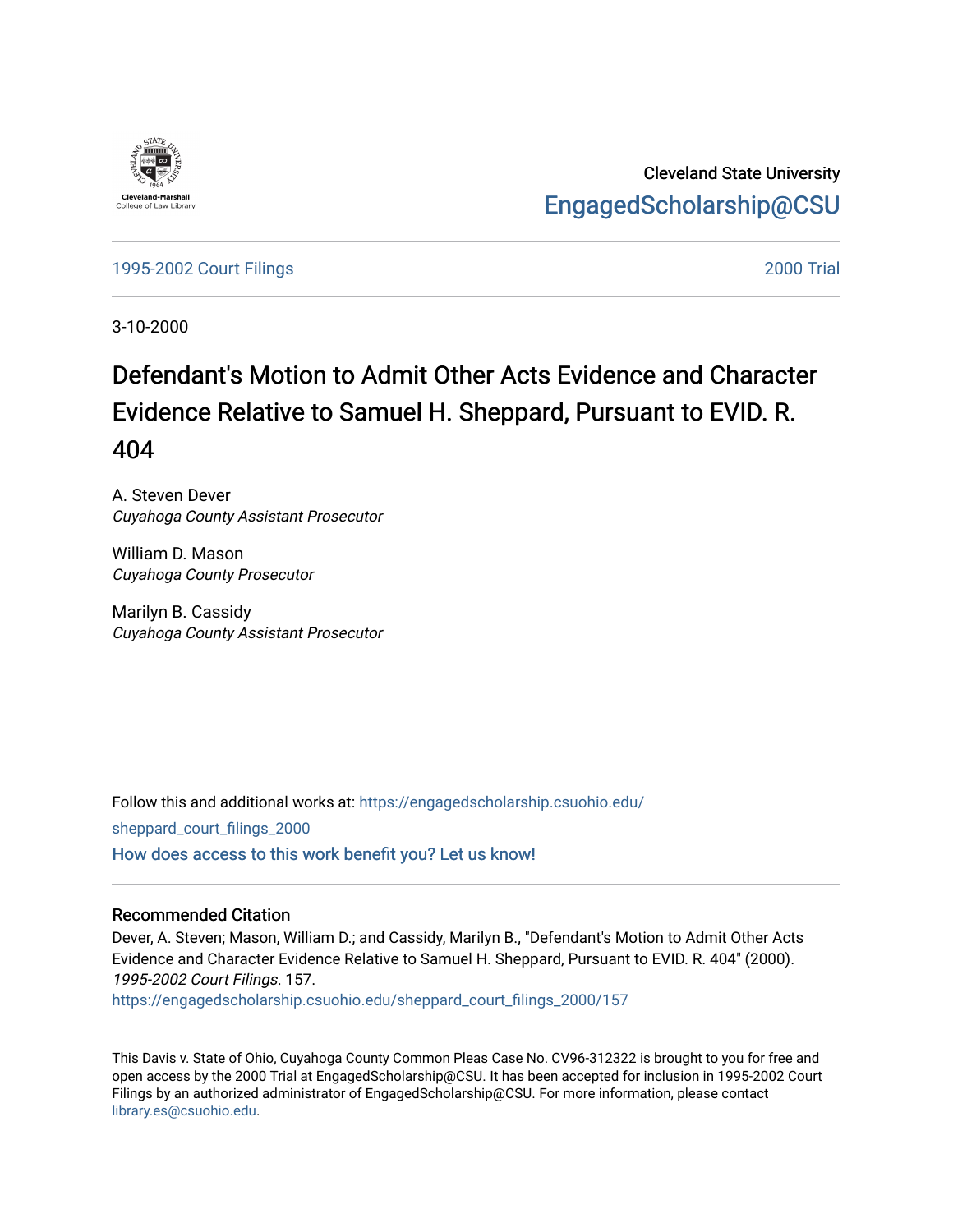# IN THE COURT OF COMMON PLEAS CUYAHOGA COUNTY, OHIO

| ٠ | ٠. |    | ī             | ٠.                  |    | ×.          |
|---|----|----|---------------|---------------------|----|-------------|
|   |    |    | ı.<br>ı<br>i, | ×<br>-              |    | i,          |
|   |    | í, | ł             | ٠<br>٠<br>i,        | ×. |             |
|   |    | ٠  | v.<br>774     | л.<br>Arrest Office | ÷  | $\sim 10^7$ |
|   |    |    |               |                     |    |             |

i 0 + 2 i: 34

 $\mathbb{H}^Y$ 

| CHARLES MURRAY, AMINISTRATOR | CASE NUMBER 312322                                        |  |  |
|------------------------------|-----------------------------------------------------------|--|--|
| Plaintiff                    | <b>JUDGE RONALD SUSTER</b>                                |  |  |
| V.                           | DEFENDANT'S MOTION TO<br><b>ADMIT OTHER ACTS EVIDENCE</b> |  |  |
| <b>STATE OF OHIO</b>         | <b>AND CHARACTER EVIDENCE</b>                             |  |  |
| Defendant                    | RELATIVE TO SAMUEL H.<br>SHEPPARD, PURSUANT TO EVID.      |  |  |

Defendant, by and through counsel, William D. Mason, Cuyahoga County Prosecutor, and A. Steven Dever, Assistant Prosecutor, moves this honorable court to admit evidence relative to other acts and character of Samuel H. Sheppard. The grounds for this motion are that such evidence is admissible under Evid. R.  $404(B)$ , all as is set forth fully in the brief attached hereto and expressly incorporated herein by reference.

Respectfully submitted,

R. 404

WILLIAM D. MASON, CUYAHOGA COUNTY PROSECUTOR

lve Kever  $cc$  $\subset$ 

A. Steven Dever (0024982) Marilyn Cassidy (0014647) 200 Ontario Street Cleveland, Ohio 44113 (216) 443-7785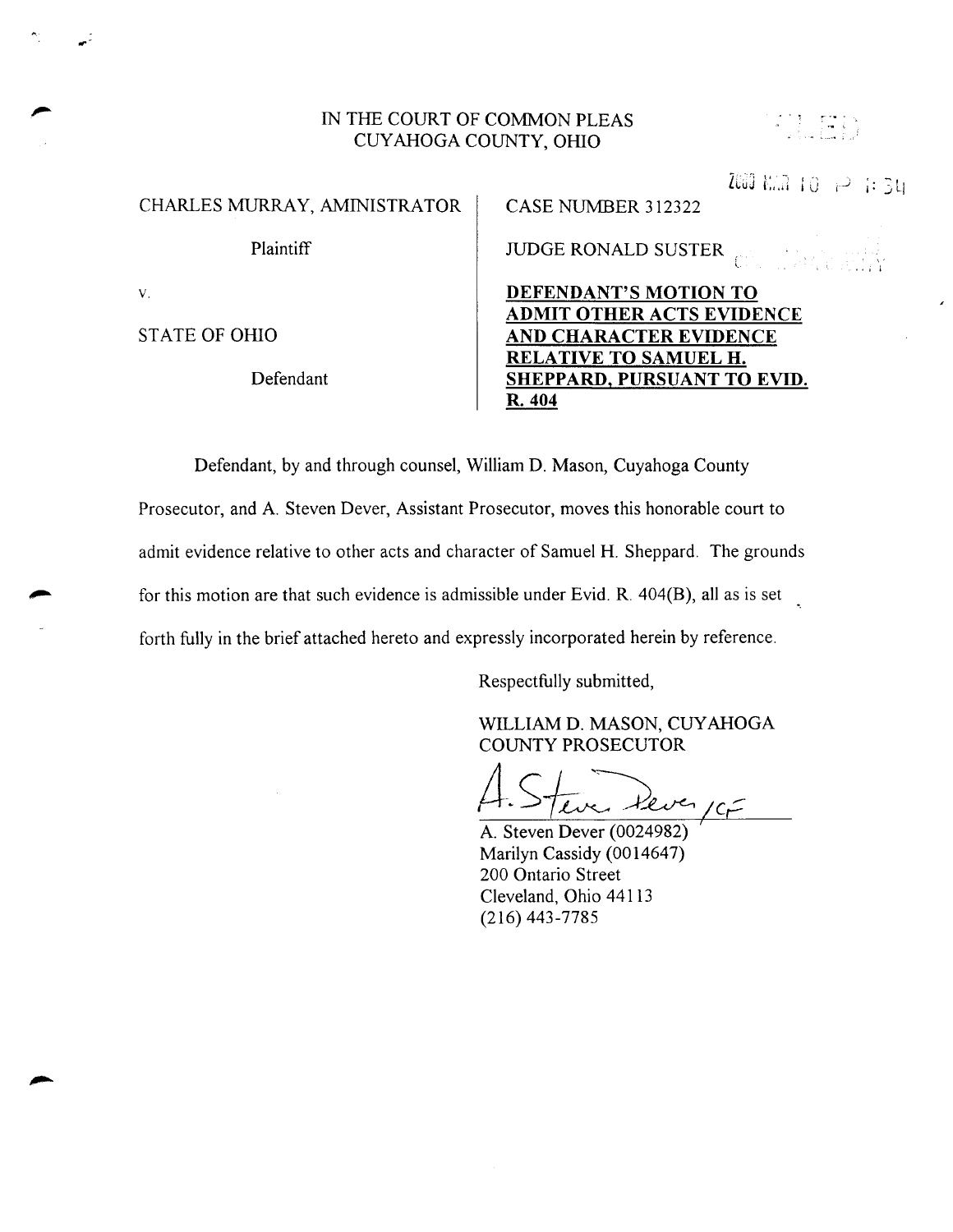#### **BRIEF IN SUPPORT OF MOTION**

#### **INTRODUCTION**

In its memorandum opinion dated March 5, 2000, this court addressed a multitude of evidentiary issues. The instant motion pertains to two specific areas. First, the court's opinion that evidence of Samuel Sheppard's character as a person who is violent or peaceful, is not admissible in this civil case. Second, the court's opinion that only evidence of a current, and not prior extramarital affairs is permissible.

## **I. THE STATE IS ENTITLED TO INTRODUCE REBUTTAL EVIDENCE.**

Rebutting evidence is that which is given to explain, refute, or disprove new facts introduced into evidence by the adverse party; it becomes relevant only to challenge the evidence offered by the opponent. 6 Wigmore on Evidence (Chadbourn Rev. 1976) 672, 679. A party has an unconditional right to present rebuttal testimony on matters which are addressed in the opponent's case in chief; and, it is error for a court to deny a party the right to explain or rebut testimony which concerns material that is being introduced for the first time during opponent's case in chief. *State v. Grinnell,* (1996) 112 Ohio App.3d 124.

The court has repeatedly allowed statements by plaintiff's witnesses referring to Sam H. Sheppard's good character. The court has allowed numerous witnesses to testify on direct examination to Samuel Sheppard's character as happily married, respectable, decent, family man. Specifically, Mildred Adler testified on direct examination that Samuel Sheppard wanted another child. She further testified upon questioning by the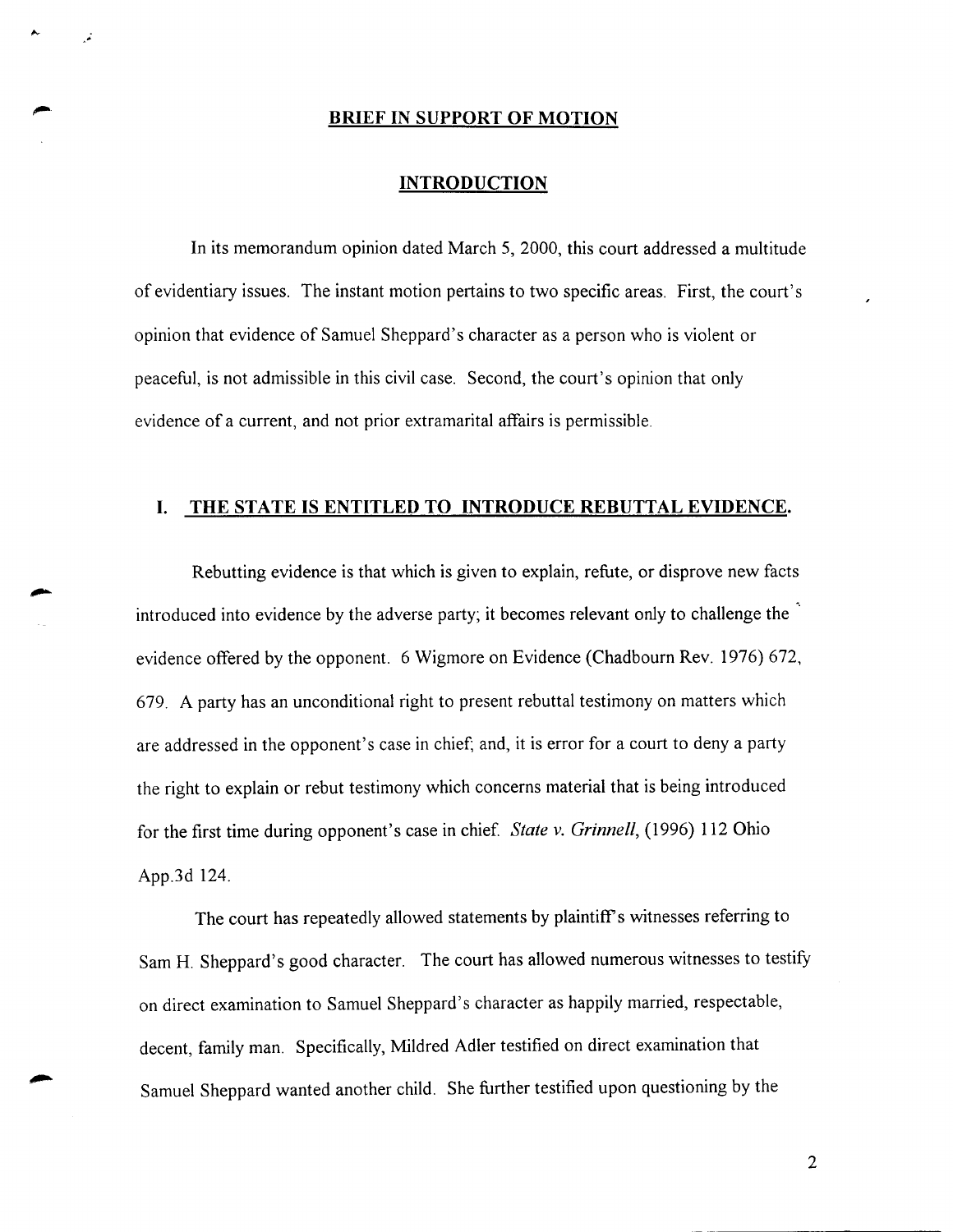Sheppard team that Dr. Sheppard was very fond of Ms. Adler's daughter and that he would like to have a daughter. This stands in stark contrast to his statements to colleagues that Marilyn Sheppard's pregnancy was an unwanted mistake caused by failing to use birth control. Ms. Adler testified that Samuel Sheppard never lost his temper with Marilyn and that he and Marilyn had a tension free marriage and appeared to be good friends.

In stark contrast, the court has refused to permit the introduction of competent evidence by defendant contradicting these assertions by various plaintiff's witnesses.

The defendant finds this imbalance of rulings to be troubling in that the jury is being deprived a full accounting of the dynamics of the relationship between Dr. Sam and Marilyn Sheppard.

Marilyn Sheppard's sister-in-law, Dorothy Sheppard was examined on direct and stated that Sam and Marilyn Sheppard had a normal relationship, "... very much interested in each other ... " and that Sam was thrilled about the pregnancy.

Mr. Gilbert directed Dr. Hall, who testified that even though he did not know the couple very well, that the Sheppard relationship was not troubled and was compatible.

A neighbor and young friend of the family, Jim Redinger testified on direct examination that he would occasionally sleep over at the Sheppard home and that the Sheppards appeared to love each other, that theirs was a mutually respectful marriage.

Finally, the victim's son, Samuel Reese Sheppard testified on direct that his parents loved each other very much and that the "open marriage" was a result of Marilyn's sexual problems. See, Exhibit A, trial diary of Dr. Sam Sheppard. This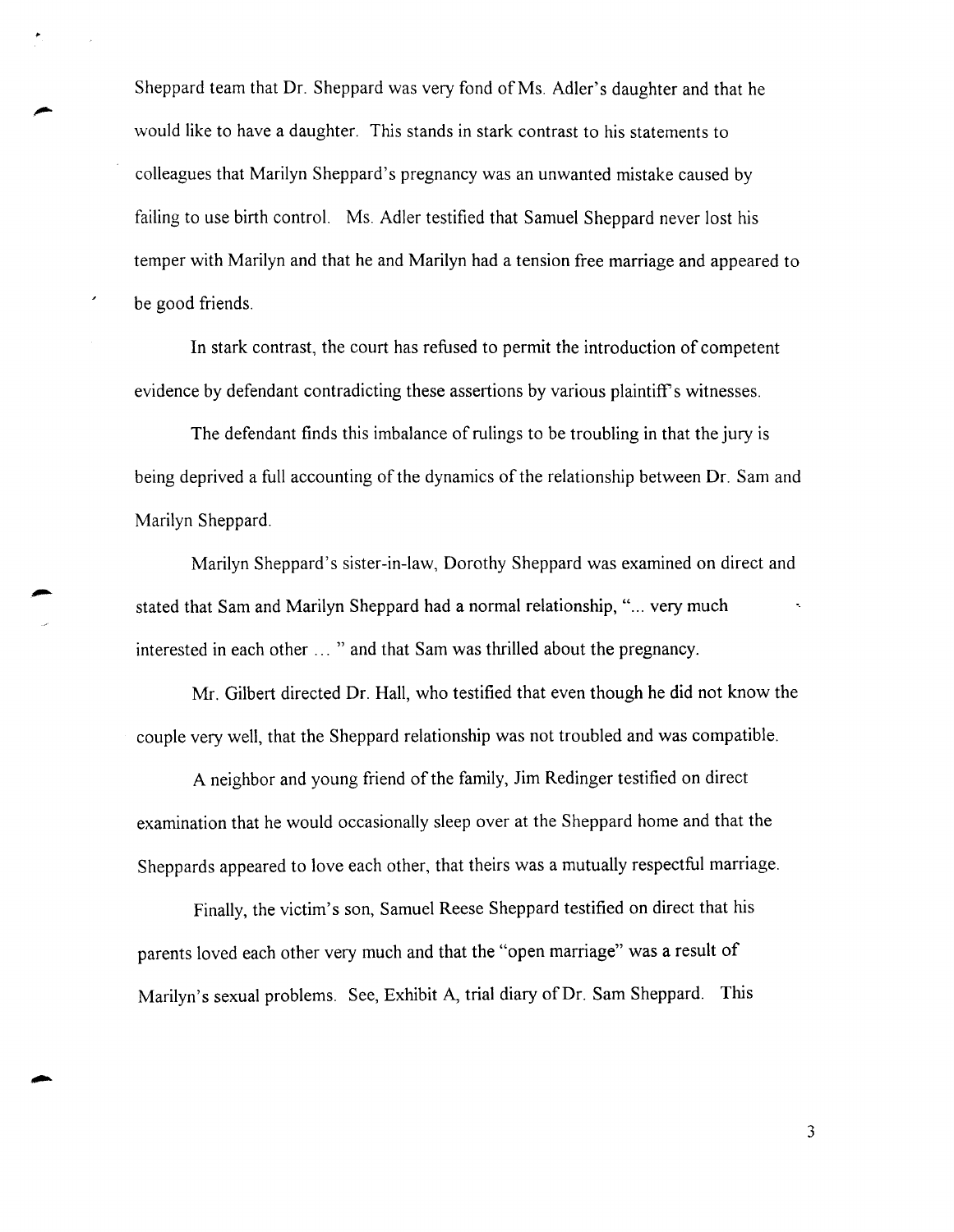testimony is incredible given Marilyn Sheppard's statement that she was disgusted and angered by Sam's behavior and was going to "drag him through the mud".

All of these witnesses have attempted to establish the good character of Samuel Sheppard. The State is now entitled to offer evidence in rebuttal. The State intends to show that Samuel Sheppard was not the respectable, happily married family man that the plaintiff has painted him to be. For example, the state's evidence would show that Marilyn Sheppard was furious with her husband's adulterous affair and shortly before her death, planned to make public her absolute disgust with her husband's extra-marital affairs and the family's cover-up.

To deny the State the opportunity to present contra evidence would create a patently unfair situation, and ultimately, the denial of a fair trial. The failure to allow the State to introduce testimony in rebuttal to the testimony that has been presented by plaintiff would amount to reversible error.

# **Defendant is Entitled to Present Rebuttal Testimony Even in View of a Failure to Object, Where Plaintiff has Opened the Door.**

This court has cited the State's failure to object to the plaintiff's introduction of character evidence as a reason to prohibit the State from presenting evidence in rebuttal. However, the failure to object to the use of incompetent evidence does not preclude a party from later offering other evidence in rebuttal. *State v. Schmidt* (1979), 65 Ohio App.2d 239, 242-243.

*State v. Schmidt,* supra, was a murder case in which the court determined that although the State could not introduce evidence of the victim's good character and reputation, where such incompetent evidence had been admitted, evidence to the contrary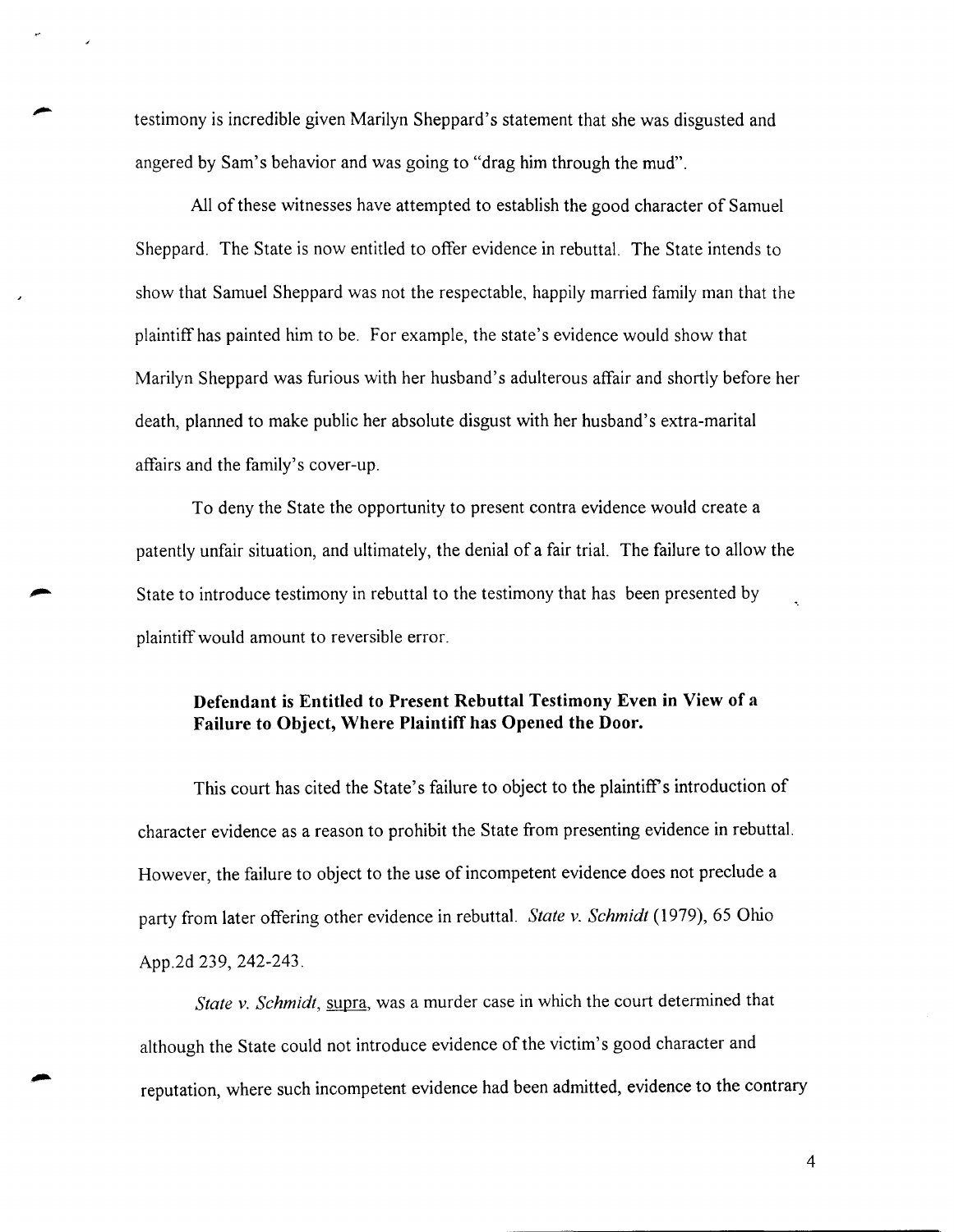offered by the defendant is admissible to rebut the tainted evidence. The court went on to determine that despite the fact that the defendant had not objected to the character testimony presented by the State, the defendant was still entitled to present evidence contra to rebut or explain the tainted evidence. *Id.* 243. According to the precedent set forth in *Schmidt,* and as the plaintiff has opened the door to character evidence, the State may now offer its rebuttal.

"The concept of 'opening the door' is based upon a theory that it is unjust to prevent a party from introducing irrelevant evidence to rebut irrelevant evidence that was submitted by the opposing party." *State v. Croom* (Ohio App.8 Dist. 1996), 1996 WL 17314. Where inadmissible, immaterial or irrelevant evidence has been admitted on behalf of one party, similar evidence may be admitted to rebut it. *State v. Crissman,*  (1971) 31 Ohio App.2d 170. See also, *Ohio Edison Co. v. Dessecker* (1993), 89 Ohio App.3d 164. "[Where a defendant] offered mitigating testimony of a broad nature: that he 'brings a lot of joy. He brought a lot of joy to  $* * *$  people around.' [He] thus opened the door to 'other evidence' in rebuttal-evidence showing that McNeill did not bring joy to others." *State v. McNeill* (1998), 83 Ohio St.3d 438, at 446.

The State is entitled to present rebuttal evidence despite its failure to object to the plaintiff's character testimony. The option to object can be a tactical decision and, in this case, one which the State cannot be penalized for exercising. As the plaintiff has "opened the door", the opportunity for rebuttal by the State is imperative in the interest of fairness and justice.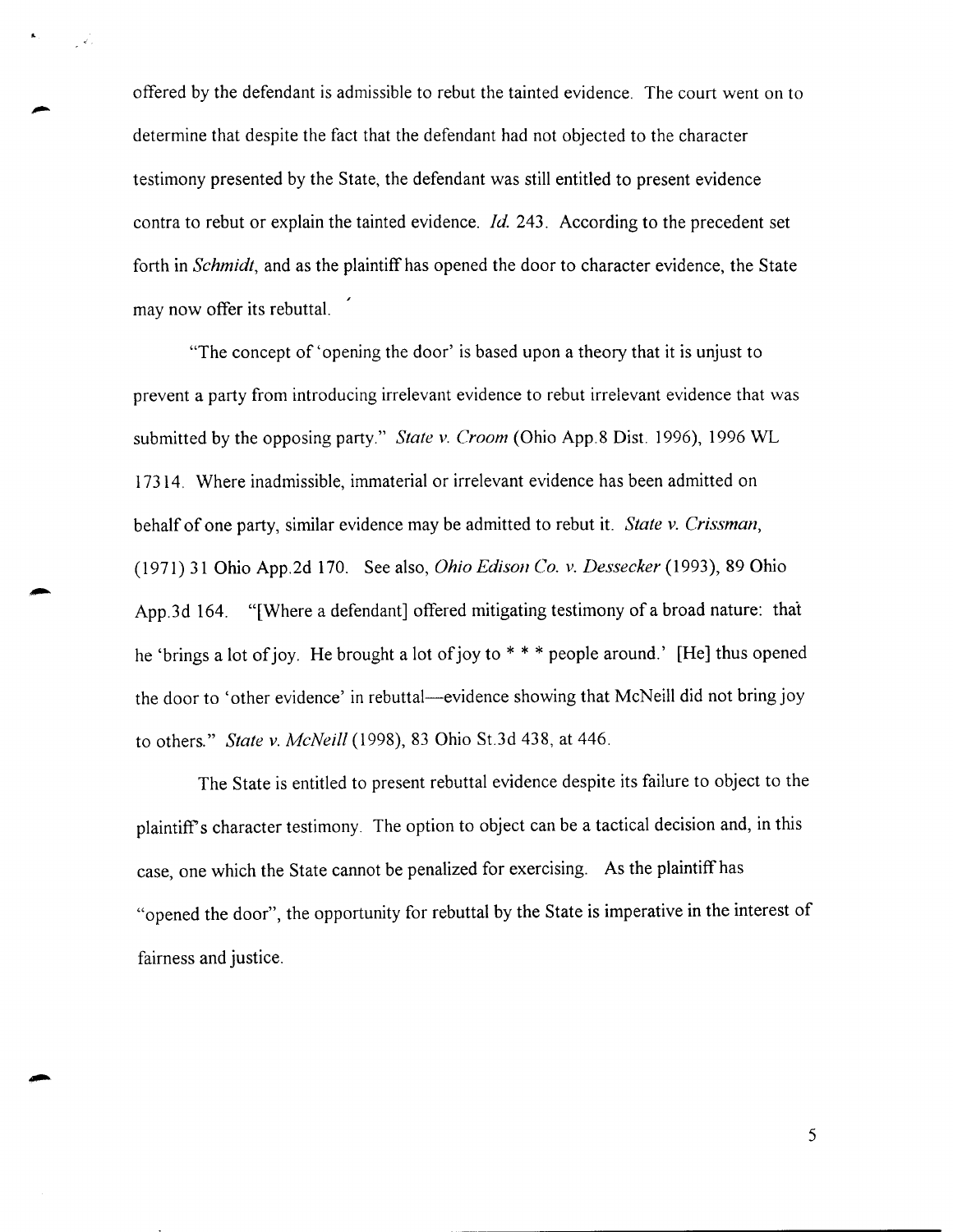# II. THE STATE OF OHIO IS ENTITLED TO INTRODUCE EVIDENCE OF SAMUEL SHEPPARD'S EXTRAMARITAL ACTIVITY.STATEMENTS, AND OTHER ACTS TO PROVE MOTIVE PURSUANT TO EVID. R. 404 (B).

## A. Motive

The State of Ohio asserts that the murder of Marilyn Sheppard was an act of domestic violence. In order to support that premise, the State will introduce evidence of those stress factors which developed over years of betrayal, adultery, humiliation and neglect and which, in the early morning hours of July 4, 1954, exploded into a domestic homicide. The State contends that this evidence will establish motive.

Motive is that "moving power which impels to action for a definite result, that which incites or stimulates a person to do an act." See Black's Law Dictionary, Abridged Fifth Edition, "motive". Proof of motive is relevant in criminal cases, even though it is not an element of the offense. *State v. Lancaster* (1958), 167 Ohio St.391.

Evid.R. 404 (B) provides that evidence of other crimes, wrongs, and acts of a person are admissible to prove motive, opportunity, intent, preparation, plan, knowledge, identity, or absence of mistake or accident. Evidence of other acts is admissible if relevant and if it tends to show other purposes, such as motive. *State v. Galan* (1990), 67 Ohio App.3d 68. The State's intent is to present evidence of Samuel Sheppard's "other acts", namely those consistent with marital strain. As the State intends to present evidence of Samuel Sheppard's "other acts" only to establish motive, and not to show his criminal propensity, and because these acts are relevant evidence of motive, they are admissible under Rule 404(B).

"In order for other acts to be admissible, two conditions must be met. First there must be substantial proof that the alleged other acts were committed by the defendant.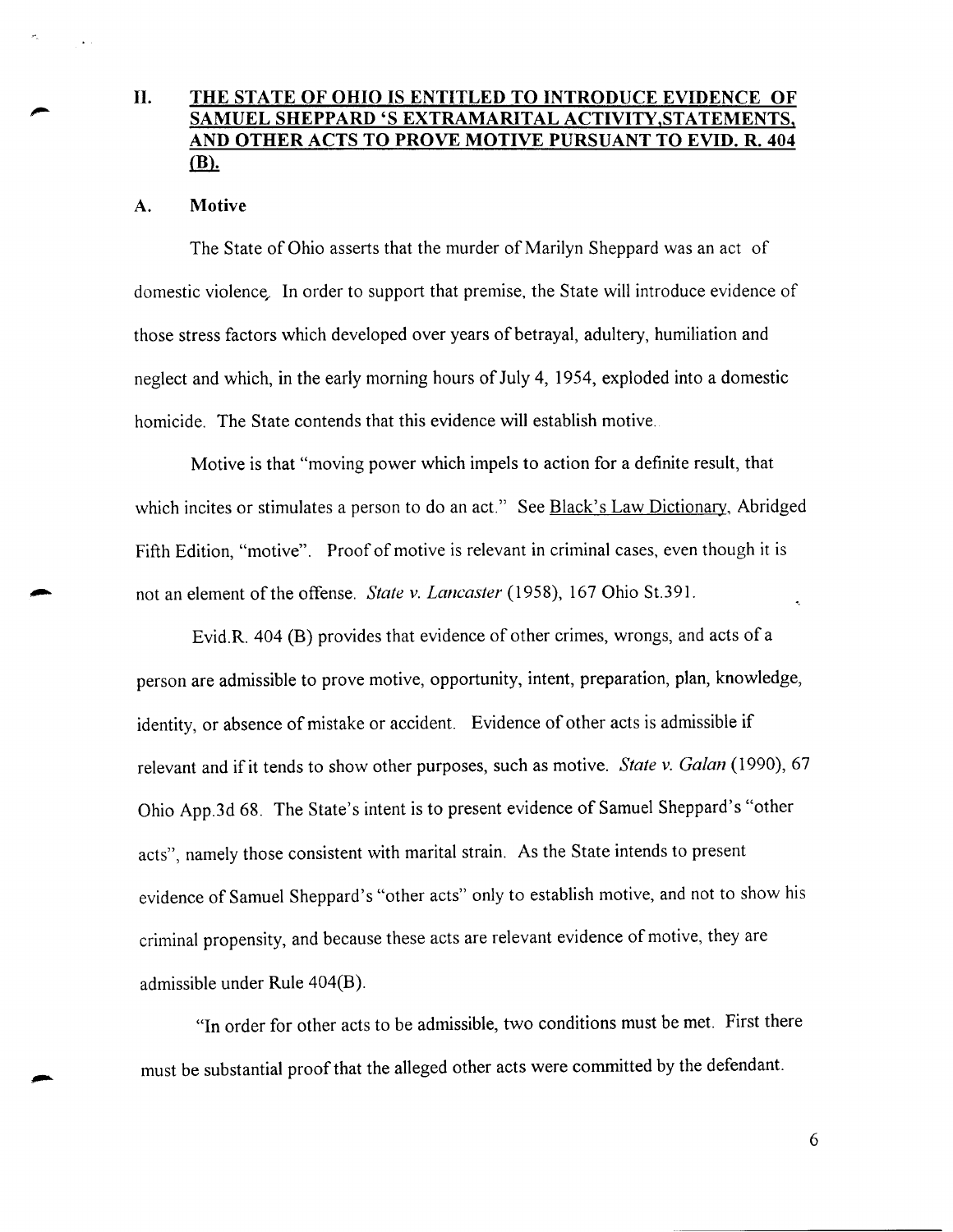Second the evidence must tend to prove motive, opportunity, intent, preparation, plan, knowledge, identity or absence of mistake or accident." *State v. Clark* (Feb. I, 1996), Cuyahoga App. No. 67305, 1996 WL 38873. See also *State v. Sake* (1995), 105 Ohio App.3d 226. The evidence and testimony the State will present meets both of these requirements. The State has a right to prove motive. Accordingly, the above-described relevant evidence should be admitted under Evid. R. 404 (B).

In the Court's March 5, 2000, ruling, the state was directed that it must show a connection in time between the affairs of Sam H. Sheppard and the victim's death. That ruling was based on the court's rationale that without an ongoing affair Sam Sheppard had no motive to murder his wife. This rationale may or may not be correct, but it misunderstands the State's theory of why this murder occurred.

The State is *not* pursuing a theory in this case that Sam Sheppard murdered his wife to enable another relationship with some other woman or as a component of an ongoing extra-marital affair. Our theory rests on the sound historical and psychological basis that a strained marriage is the environment in which domestic violence erupts. A strained marriage is proved by evidence of anger, resentment, unhappiness and emotional injury on *both sides* of the relationship. Sam Sheppard's murderous rage that resulted in the death of his wife arose from just that strained marriage environment.

Furthermore, the state can conclusively demonstrate that the adulterous relationship between Sam H. Sheppard and Susan Hayes had not concluded at the time the Sheppards returned from California, that Sam H. Sheppard and Ms. Hayes remained in contact with each other and that the ongoing relationship was the source of marital friction until the time of Marilyn Sheppard's death.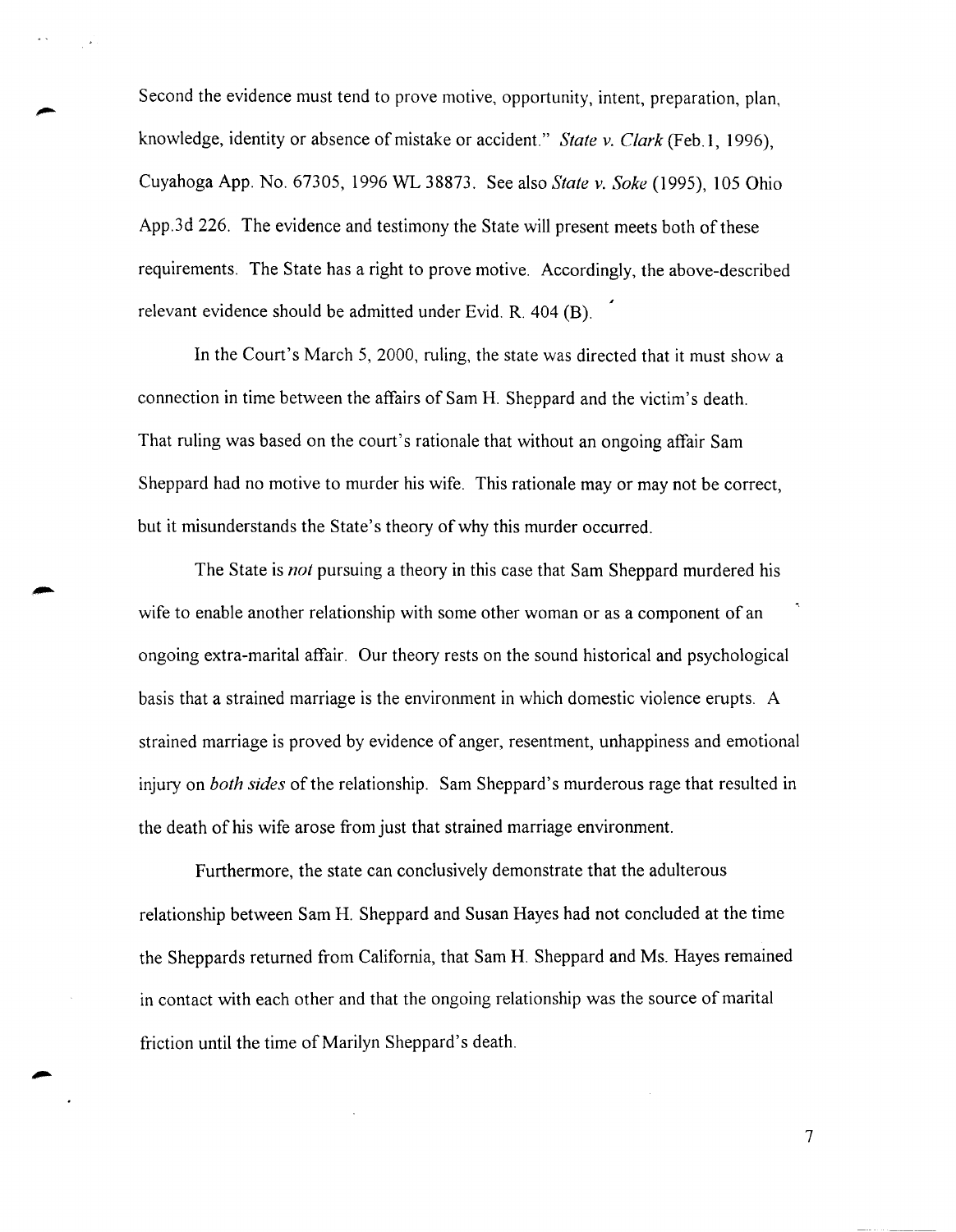With specific regard to extramarital activity as motive, the sequence of events in the disintegration of the Sheppard marriage is distinguishable from those events in the case of *Lesley v. Mississippi* (1992), 606 So.2d 1084, cited by this court in its March 5, 2000 opinion. The *Lesley* trial court admitted evidence of an old affair, eight years past That affair was long since concluded and, as such, the evidence can reasonably be , characterized as remote.

In this case, the best plaintiff is able to argue is that the affair with *Susan Hayes*  ended in late March 1954. However, the trial diary of Sam Sheppard and comments of Susan Hayes indicate ongoing communication until July 1954. The State will present evidence that Marilyn Sheppard knew of these communications. The State will present evidence that the affair was not in fact over in March of 1954.

In contrast, as recently as four months prior to the murder of Mrs. Sheppard, Dr. Sheppard drove with Marilyn Sheppard to Los Angeles, California for a vacation. Sheppard proceeded immediately to Los Angeles where he met Susan Hayes, leaving Marilyn to be taken to northern California to stay with a colleague and his wife. Hayes and Sheppard were houseguests for an entire week at the home of a fellow physician and his wife, both of whom knew Sam was married to Marilyn. Sam Sheppard and Susan Hayes shared a bedroom in that home while Marilyn Sheppard stayed alone elsewhere. Susan Hayes and Sam Sheppard openly attended social events together where friends of Mrs. Sheppard and Dr. Sheppard were present. Sheppard purchased a watch, a dress, and shoes for Hayes. They were together when Sam Sheppard traded in his wife's car for a Lincoln Continental.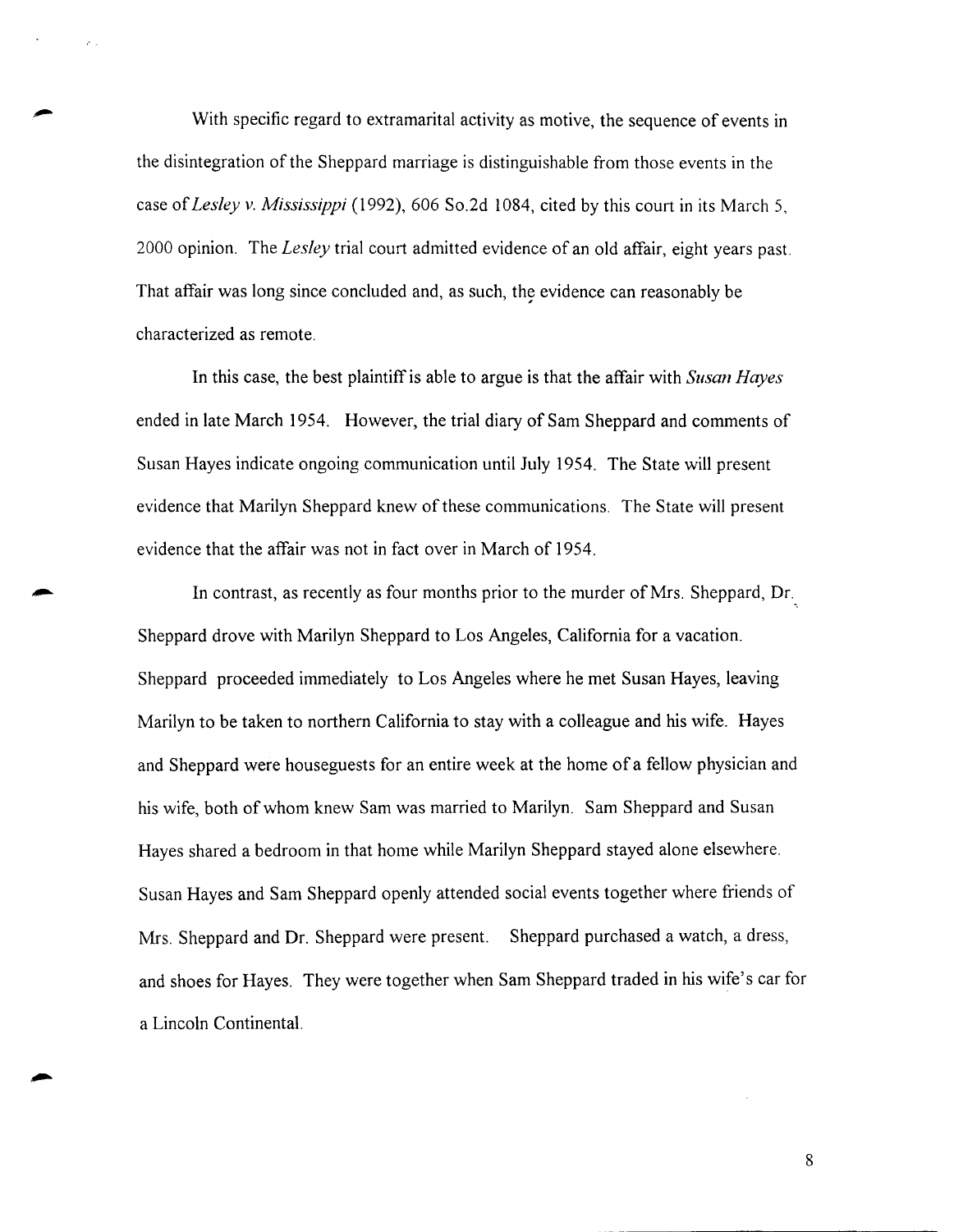The fact that Sheppard left California in mid-March 1954, did not conclude the affair. At her trial deposition, Susan Hayes testified on direct that upon Sheppard's departure, the relationship was not terminated. Dr. Sheppard did not end the affair. He promised to write to Ms. Hayes, and in fact, he did write. She, in tum, wrote to him with eight letters exchanged between them. In her direct testimony, Hayes characterized the relationship as sexual and a friendship. After the Sheppards' return from California, Mrs. Donna Bailey, secretary at the Sheppard Fairview Park Clinic, accidentally opened a love letter to Sheppard from Ms. Hayes.

From Sam Sheppard's trial diary, admissible under Evid. R. 804 (B) (3), it is revealed that three days prior to Marilyn Sheppard's death, Dr. Lester Hoverston, a philandering bachelor friend of Sam, a gossip, and an unwelcome houseguest in Mrs. Sheppard's view, taunted Mrs. Sheppard with tales of Sam's frolics with other women. See, Exhibit B. From that trial diary, it is apparent that Dr. Samuel Sheppard "learned of Marilyn's pregnancy only two days previous to her murder." See, Exhibit C.

The history of intense marital tension, coupled with Hoverston's revelations and the recent revelation about Marilyn Sheppard's pregnancy, comports with the opinion testimony given by plaintiff's expert Dr. Emanuel Tanay. He offered the expert opinion that a rage homicide has predictable characteristics including a triggering event occurring approximately three days prior to the event, referred to by the witness as the "three day syndrome."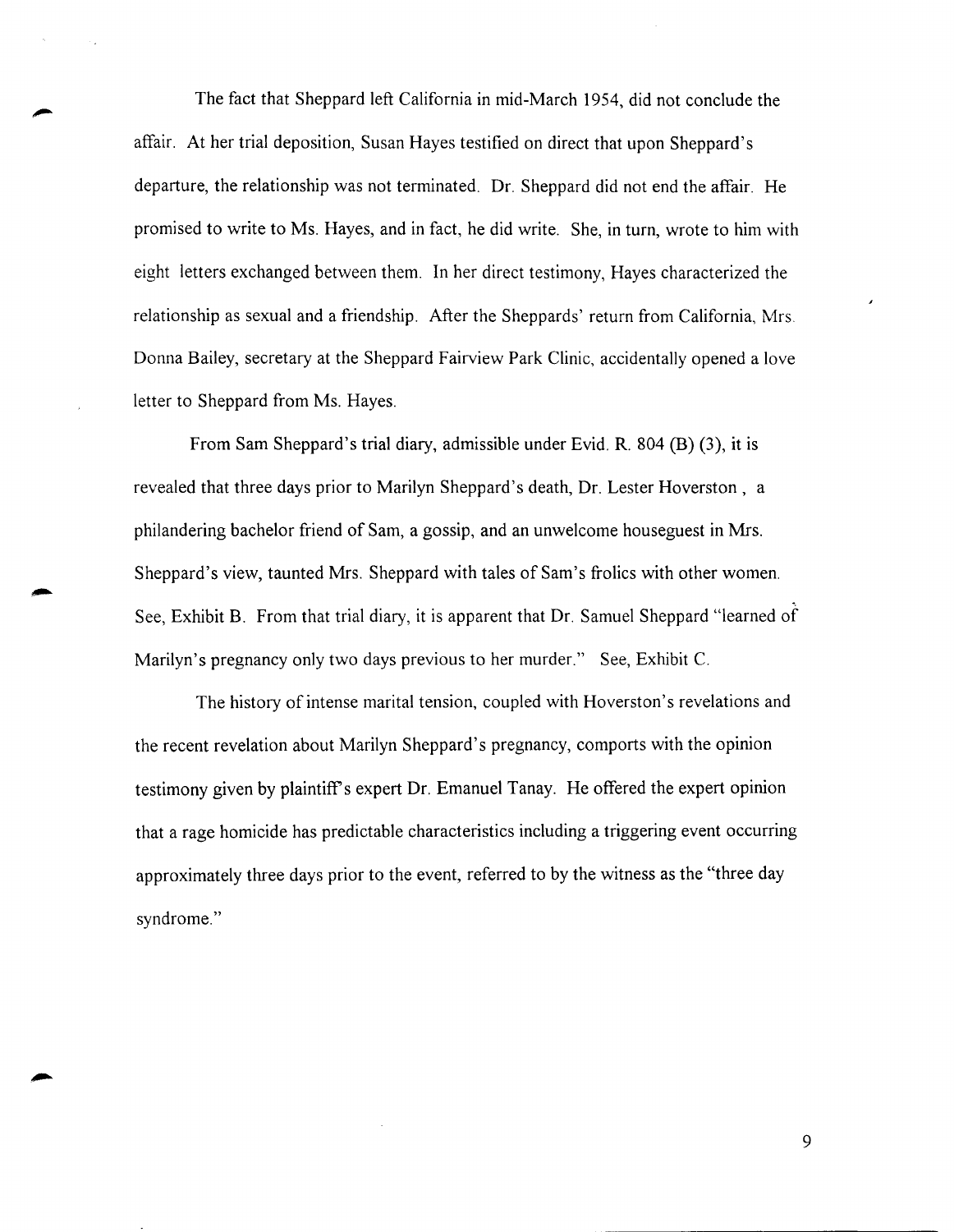According to Dr. Tanay, who authenticated and confirmed his written work, "The Roots of Murder,'' during his testimony at trial:

"Between sixty and eighty percent [of homicides] there is an intense emotional relationship between murderer and victim. Homicide, so to speak is most often an affair of the heart. . . Murder is born out of the conflict of hate and love. Murder marks the end, the tragic end, of a very ambivalent relationship ... People invariably kill the people they love and hate for no one else is important enough to provoke murderous rage."

The mounting anger and frustration in the marriage and in the household resulting from those incidents is a likely motive for a heated argument that escalated into the use of violence. The characteristics of the homicide tend to show a rage type killing consistent with an instantaneous eruption of events, precipitated by an argument between two emotionally attached individuals that culminated in death.

In *State v. Banks* (1986), 31 Ohio App. 3d 57, the defendant was being prosecuted for murder. The defendant testified that he loved his wife and wouldn't do anything to harm her or their unborn child. On appeal the reviewing court determined that it was not error to allow testimony concerning the defendant's prior acts of violence against the victim/spouse as those "other acts" were relevant to the issues of intent and purpose.

Similarly, in *State v. Buckland(Nov.9,* 1983), Wayne County No. 1885, 1982 WL 3907, the court upheld the prosecution's use of "other acts" to prove motive. In *Buckland* the testimony in issue was that of a witness who testified about several conversations she had with the defendant. The court concluded that because the conversations were offered to show motive, they were admissible under Evid. R. 404 (B). *Id.* at \*3. Where other acts testimony concerns events which are inextricably related to the crime charged, the evidence is admissible. *State v. Kelley* (1993), 89 Ohio App. 3d 320.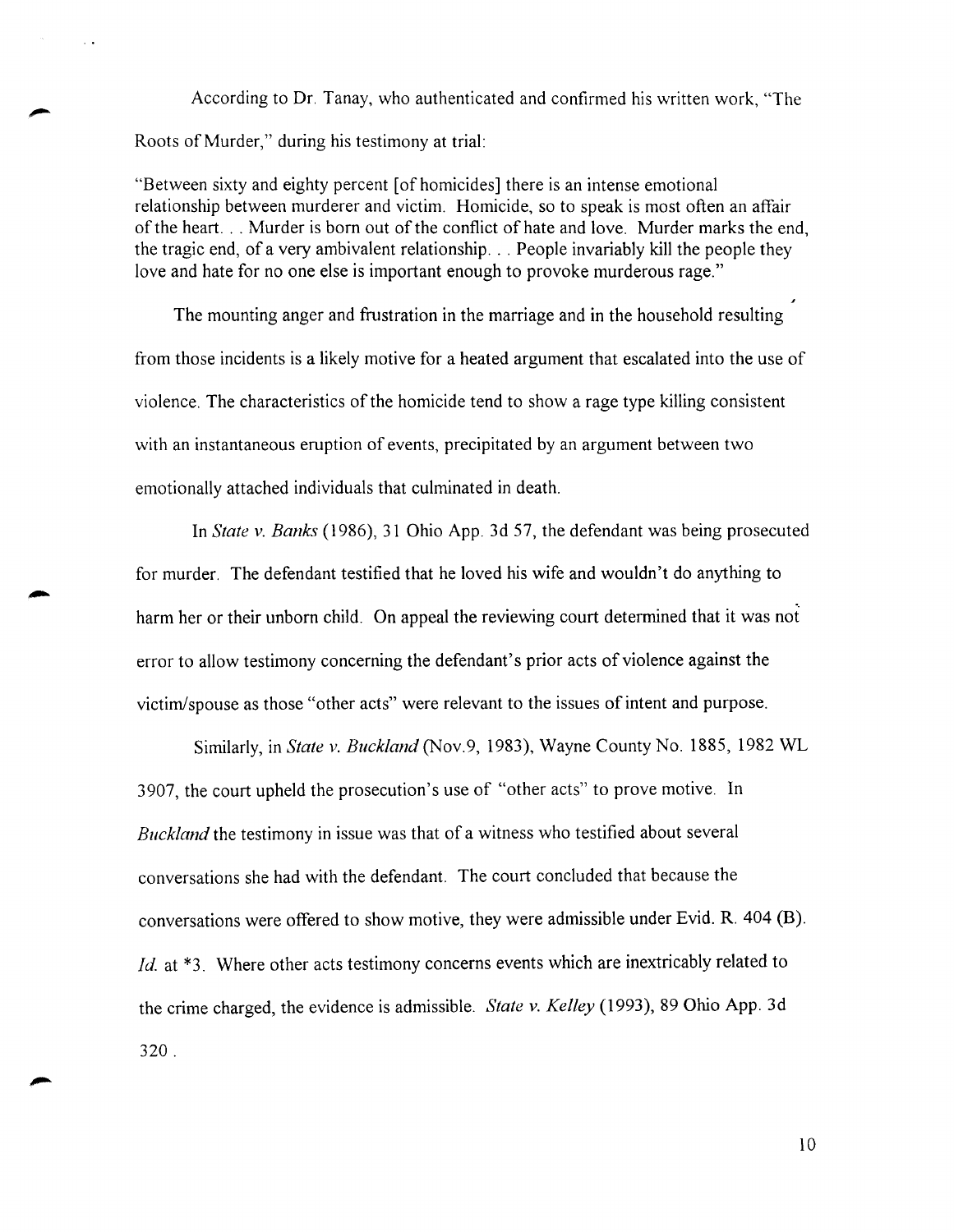Applying the principles set forth in *Banks* and *Buckland,* the admission of evidence of Samuel Sheppard's extramarital affairs with Susan Hayes and with other women regardless of their dates of initiation and conclusion is clearly permissible for the purpose of establishing motive. There can be no doubt in anyone's mind that a married man who engages in repeated extra-marital affairs will cause stress and strain in his marriage. There is substantial proof that Samuel Sheppard committed these other acts: He admits in his own 1954 testimony to having an affair with Susan Hayes. Also, Susan Hayes herself will testify to the affair. It is within the province of the jury to assign weight to this evidence. It is the court's purview to allow the testimony as proper under Evid.R. 404 (B).

## B. **Statements of Marilyn Sheppard to Donna and Robert Bailey Relevancy**

In this court's March 5, 2000 opinion, the court questions both the relevance and prejudicial effect of Marilyn Sheppard's statement to Donna and Robert Bailey that she "intended to drag Dr. Sheppard's name through the mud." That statement shows Mrs. Sheppard's state of mind. *State v. Apanovitch* (1987), 33 Ohio St.3d 19. The jury is entitled to draw the reasonable inference that a woman stating such an intention is likely to engage in an argument with her husband on the issue of his behavior and the state of their marriage.

Dr. Bailey had known both Sam and Marilyn Sheppard in Los Angeles, California. Often, when Sam was unable to attend a social event due to professional obligations, he would request Dr. Bailey, then a single man, to escort Mrs. Sheppard to dances or parties. Dr. Bailey and Marilyn Sheppard were good friends.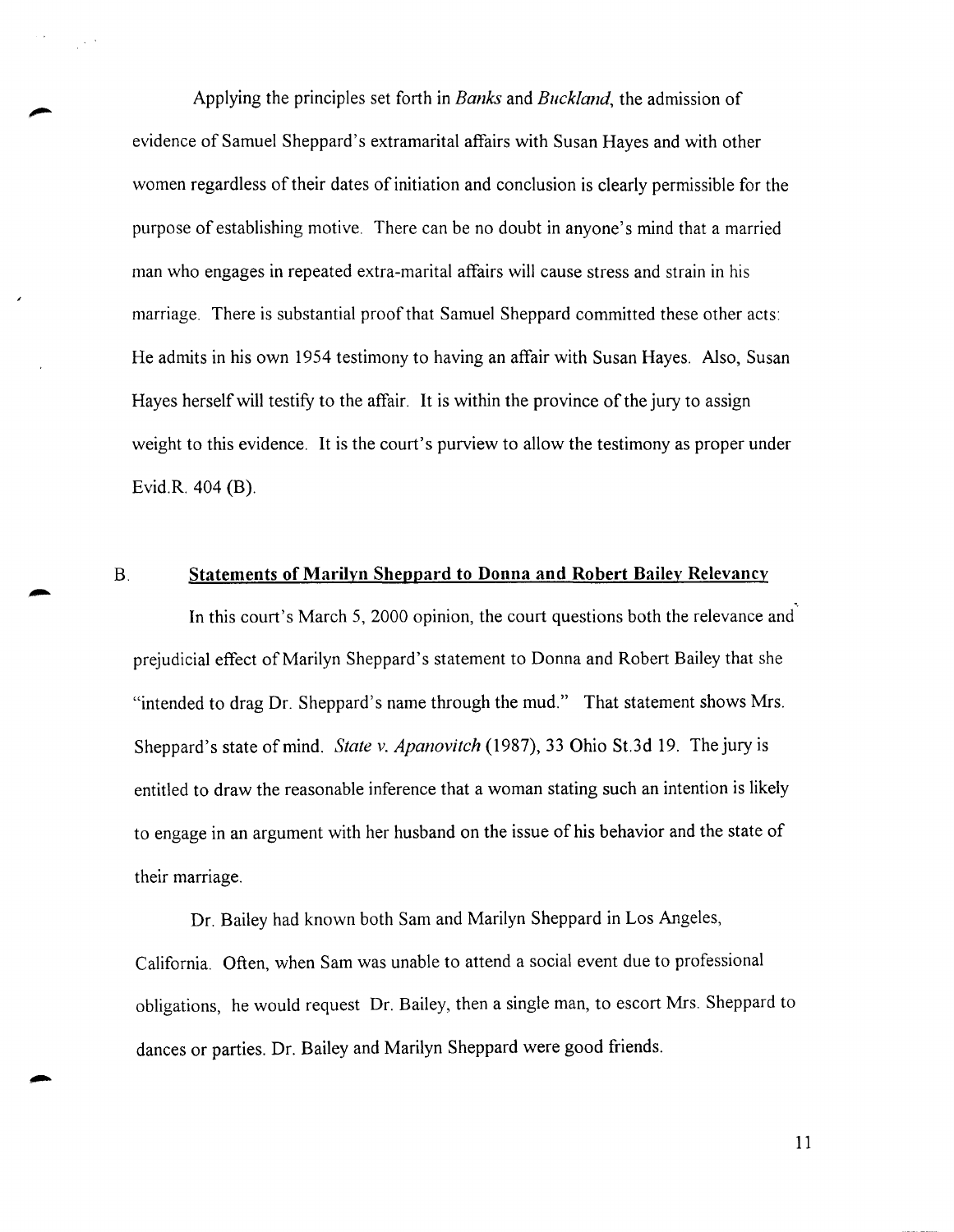In August of 1953, Bailey and his bride moved to Cleveland to intern at Bayview Hospital. For a short time, the Baileys lived in Sam and Marilyn's home, and shortly were able to move to the apartment above the Sheppard clinic at W. 222<sup>nd</sup> and Lorain in Fairview Park. Mrs. Bailey worked as a secretary in the Sheppard Clinic. It was in that way that she accidentally opened a love letter sent by Ms. Hayes to Dr. Sheppard by way of the Fairview Park clinic. That letter was received by the clinic after March of 1954.

Late spring of 1954, Marilyn Sheppard stated to Mr. and Mrs. Bailey that she wanted that letter. She told him that Sam had done it (i.e. cheated on her) again. Dr. Robert Bailey will testify that Mrs. Sheppard was visibly upset and angry and threatened that if a divorce took place, she would drag Sam's name through the newspapers and ruin him professionally and financially. She said that she had been so hurt in the past, that she was beyond hurt now, and that she would now watch him suffer. He will testify that Marilyn Sheppard was upset about Sam Sheppard's affairs on occasions prior to 1954.

Dr. Bailey was in Cleveland on vacation in between his third and final year of osteopathic school in California. Just days prior to returning for his final year, Marilyn Sheppard visited him. She was upset to the point of tears over Sam's adulterous affairs and the state of their marriage and begged Dr. Bailey to not return to California and stay in Cleveland to provide emotional support for her. Dr. Bailey reluctantly left for school and will testify that he was haunted by that decision because he felt that Marilyn was so distraught that she may injure herself or worse.

Moreover, the Baileys learned that Dr. Sheppard humiliated Marilyn Sheppard by giving her bills to pay out of the hospital's checking account for gifts that he had purchased for other women. Mrs. Sheppard was particularly hurt by the bill for the watch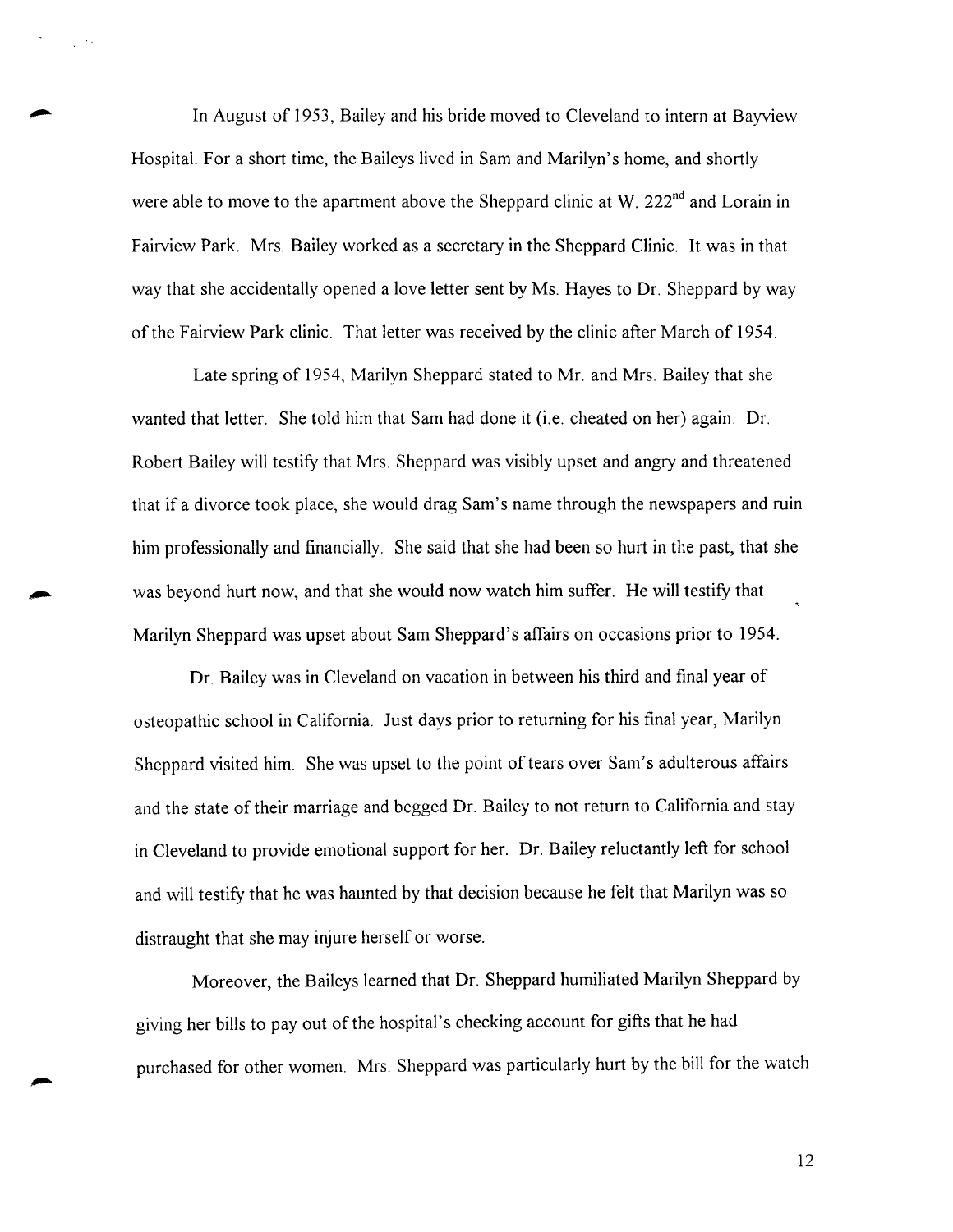(purchased for Ms. Hayes) as she had herselfrepeatedly asked Dr. Sheppard for a white gold wristwatch for years to match her wedding and engagement ring. The fact that Sam Sheppard could openly buy a watch for another woman but not for his wife is evidence of Dr. Sheppard's utter disregard for his marital vows and contrary to the testimony of plaintiff's witnesses characterizing his marriage to Marilyn as stable and happy. It should also be noted that during this time period, Mrs. Sheppard became pregnant with her second child. The evidence to be presented will show that Dr. Sam Sheppard was unhappy about the prospects of another child. This further complicated an already troubled marriage.

This evidence further establishes motive by first demonstrating Marilyn Sheppard's state of mind in the weeks just prior to her death. She was furious with her husband's adulterous conduct. She was upset and hurt. Marilyn Sheppard's verbalized intent to destroy her husband's name and reputation is a necessary and relevant detail in that it may easily be inferred that she was angry with her husband's conduct. Such a conflict is exactly the type of triggering event plaintiff's expert Tanay referred to that could have sparked a heated argument that escalated into an act of domestic violence and, ultimately, Mrs. Sheppard's death.

## **C. Prejudice versus Probative Value, Evid. R. 403**

The U.S. Supreme Court analyzed the question of Evid. R. 404 (B) other act evidence in light of Evid. R. 403 in the case of *Huddleston v. U.S.* (1988), 485 U.S. 681; 108 S.Ct. 1496. Evid. R. 403 allows the court to exclude relevant evidence where, among other things, "its probative value is substantially outweighed by the danger of unfair prejudice." The determination must be made whether the danger of undue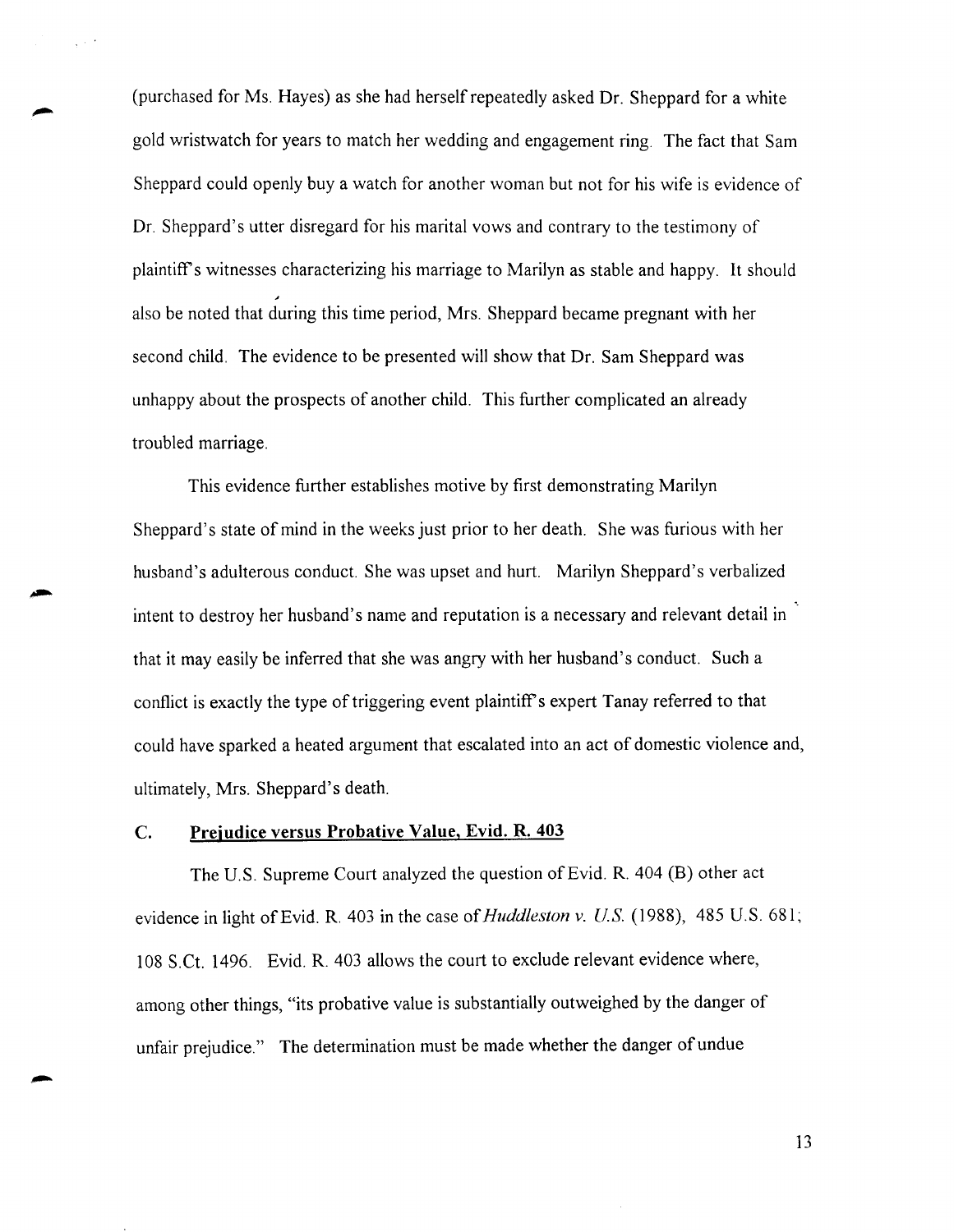prejudice outweighs the probative value of the evidence in view of the availability of other means of proof and other factors appropriate for making decisions of this kind under Rule 4032. *Huddleston v. U.S.* , *supra, at* 1500. ("It is anticipated that with respect to permissible uses for such evidence, the trial judge may exclude it only on the basis of those considerations set forth in Rule 403, i.e. prejudice, confusion or waste of time").

The U.S. Court of Appeals, Sixth Circuit, in a thorough analysis of DNA evidence under *Daubert,* evaluated whether or not such evidence was more prejudicial than probative. "We must look at the evidence "in the light most favorable to its proponent, maximizing its probative value and minimizing its prejudicial effect". *U.S. v. Bonds* (1993), 12 F.3d 540, 567, citing *U.S. v. Zipkin* (1984), 729 F. 2d 384, 389. For a Rule 403 violation to occur, the admitted evidence must result in "unfair prejudice" in that the evidence must suggest a decision on an impermissible basis. Unfair prejudice does not mean the damage to a defendant's case that results from the legitimate probative force of the evidence; rather it refers to evidence which tends to suggest decision on an improper basis." *U.S. v. Bonds, supra* 12 F.3d 540 at 567. Emphasis Added.

In this case, the state has no other means to prove motive, except by presenting this evidence. Evidence of Samuel Sheppard's adulterous conduct is highly probative evidence of the chain of events that erupted into domestic violence. While unpleasant, and perhaps damaging to plaintiff's version of events, such evidence is not prejudicial under the proper analysis and should be admitted.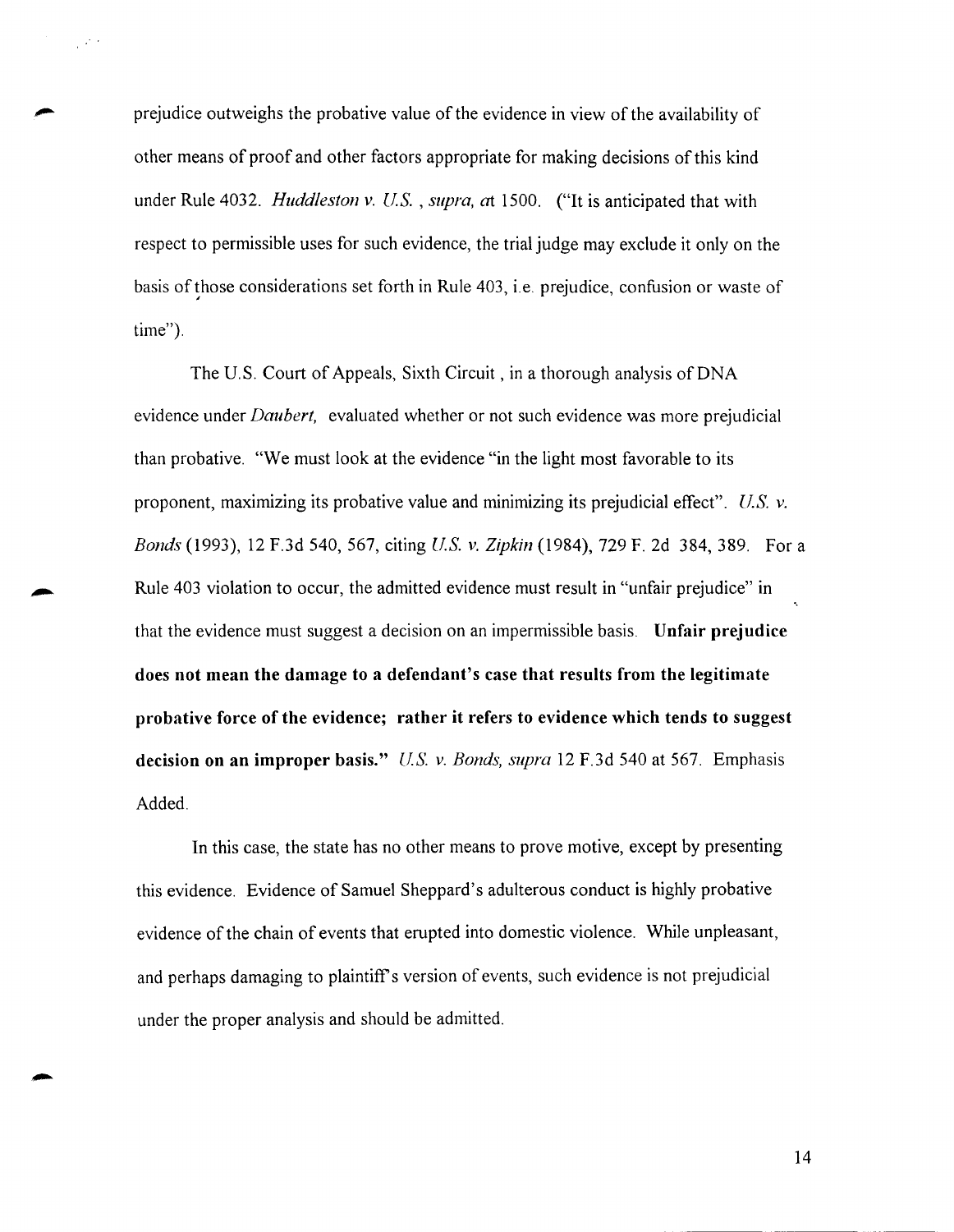The State of Ohio contends that the death of Marilyn Sheppard was an act of domestic violence. Spousal abuse and domestic violence have been recognized in today's society as the product of troubled and strained relationships.

For this court to allow the perpetuation of false information regarding Sam Sheppard's relationship with his wife prevents a full accounting from being presented. It is contrary to fairness and justice and is a disservice to history.

Respectfully submitted,

WILLIAM D. MASON, CUYAHOGA COUNTY PROSECUTOR

Dever/CF

A. Steven Dever (0024982) Marilyn Cassidy (0014647) Assistant Prosecutor 1200 Ontario Street Cleveland, Ohio 44113 (216) 443-7785

## **CERTIFICATE OF SERVICE**

A copy of the foregoing Motion to Admit Other Acts Evidence and Brief in Support was hand delivered to Terry Gilbert, counsel for plaintiff, this 10th day of March, 2000 in court room 20 B, 1200 Ontario Street, Cleveland, Ohio 44113.

A. Steven Dever/CE

A. Steven Dever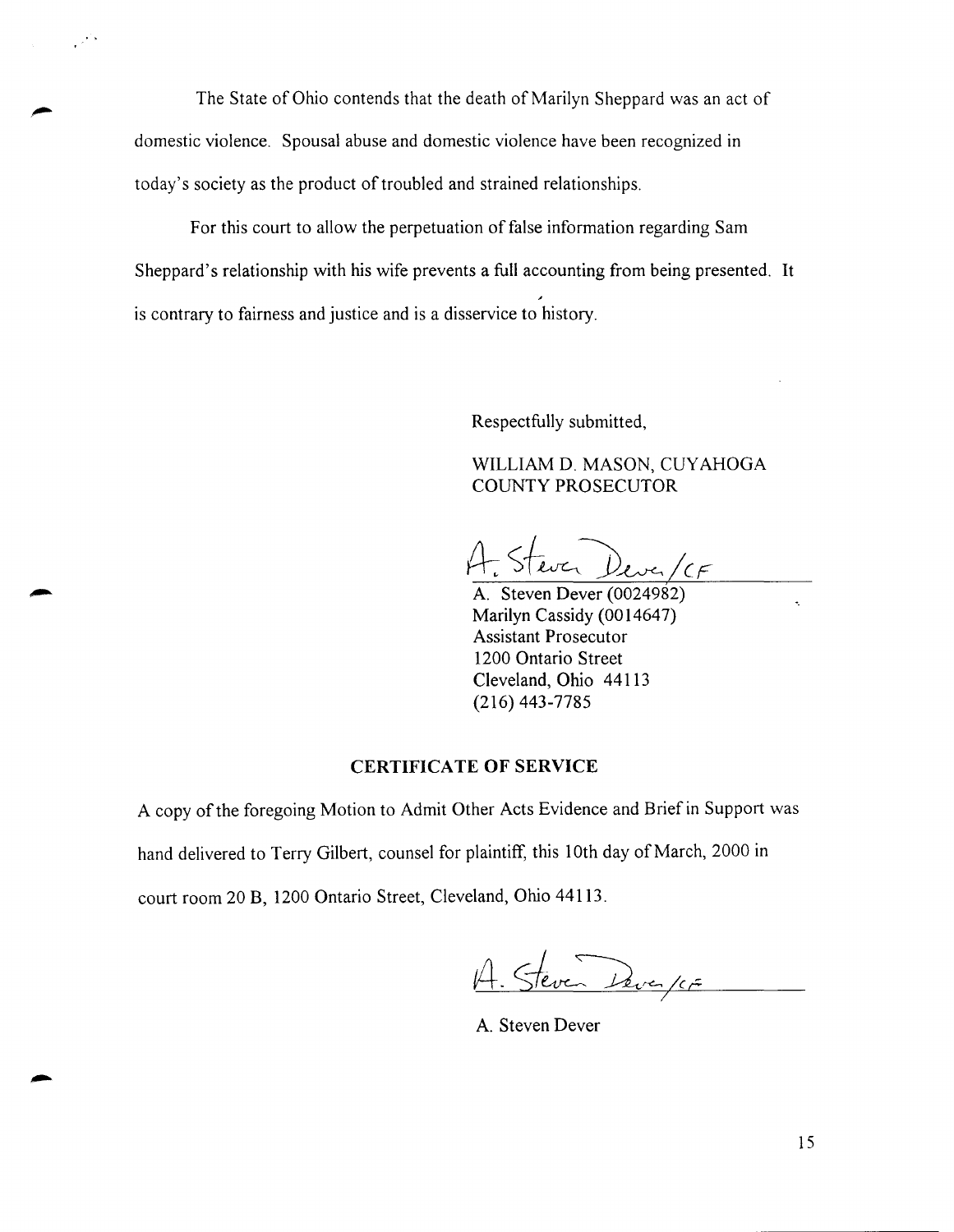$53$ Wish ROLL  $\mathcal{L}$ . $\mathcal{L}$ nake  $\rightarrow$  $\iota$ ত  $\mathcal{C}$  $\sigma$  $4\pi$  $\overline{S}$  $\alpha$ Elsy Ъ  $\alpha$ 0  $\sigma$ Ś  $\partial_{\overline{z}}$ .<br>Iso  $\overline{B}$ Ġ  $\zeta_{\mathcal{O}}$ se exY ب<br>ب  $\mathscr{L}_{\mathscr{C}}$  $\overline{\mathcal{L}}$  $\mathcal{C}_{2}$  $\omega$ .<br>ت  $\overline{\nabla}$  $d_{\boldsymbol{\beta}}$ ىم 

STATE'S<br>EXHIBIT

 $\mathcal{A}$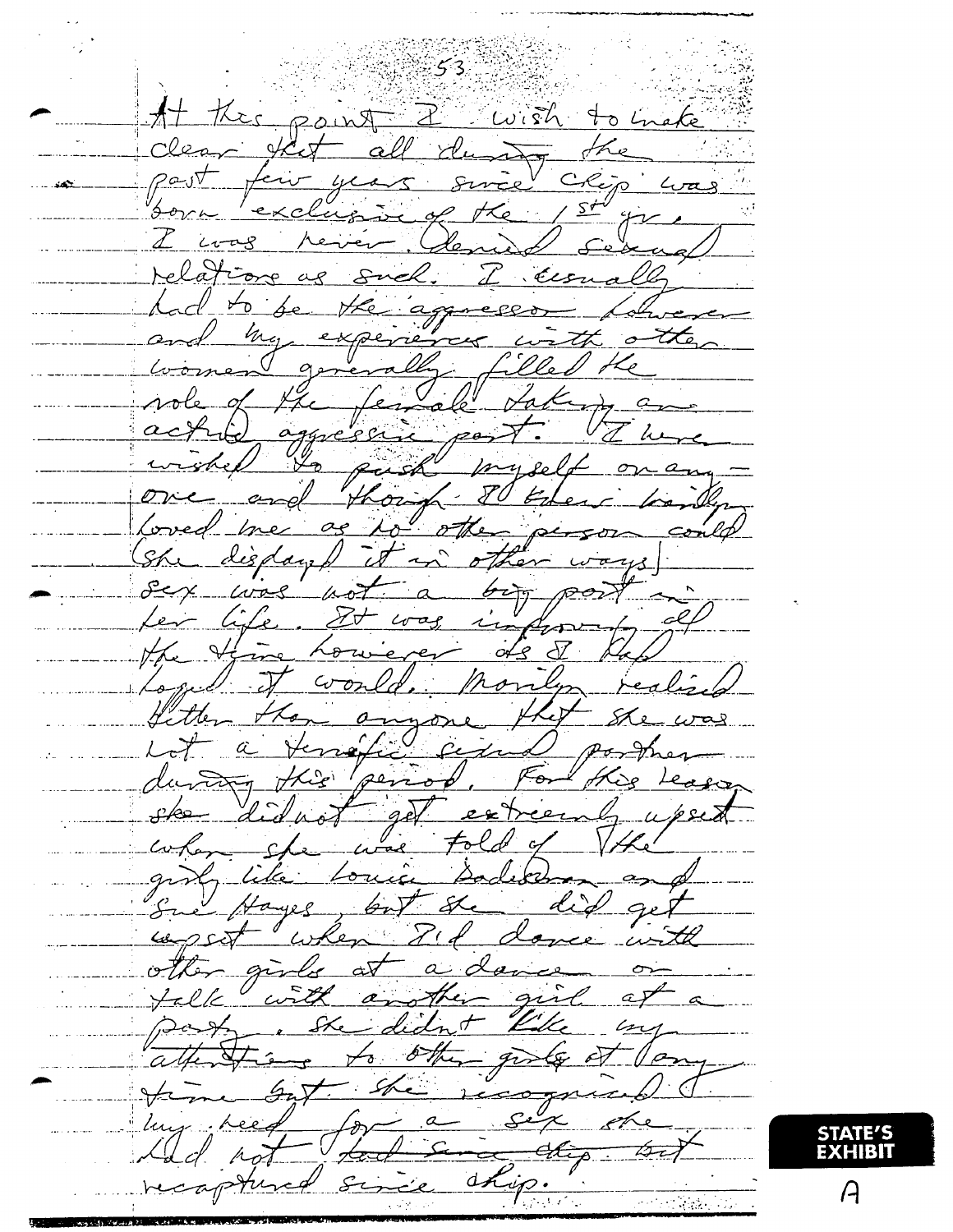FC mentioned bator Horenoten annived at our touse in July of 1952. He has occupted as a Resident of the Hesp and though thorriton was not tagged worked ont, lost his hardeney at the Co. Hosp and le vos very dépressed. Le Lod both the Residency of the Co. Hop He claimed that the administration warted to give the position to the Dr RAS, and the others are ben tolerant and put up with a lot & dependatatif (He would go to steep it his<br>Appt. after publicy the prome just so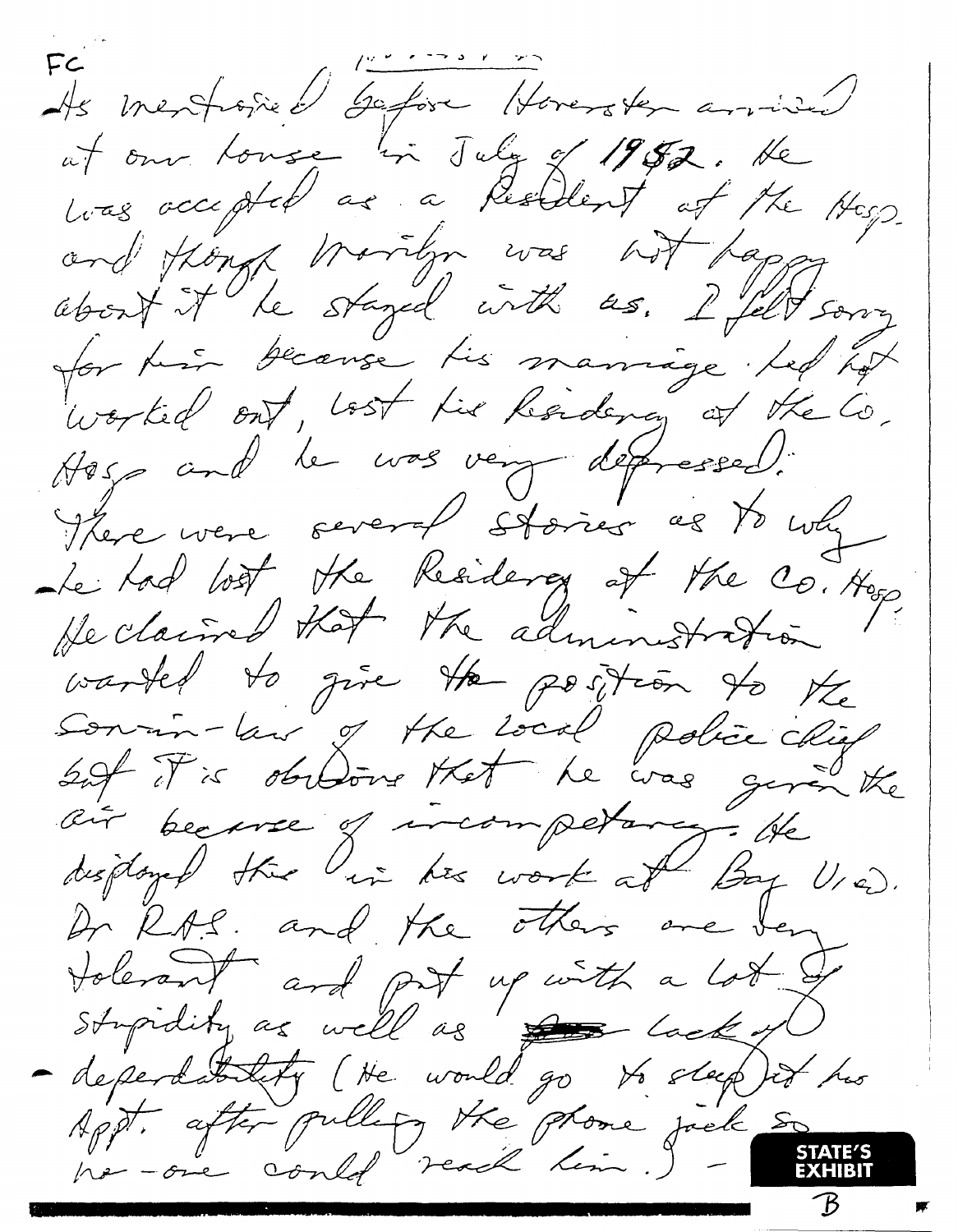He had sineral love - affairs<br>socially as you know - the strikes  $etc.$ He <del>fall</del> distributed the hear<br>fellowship program we set up on our tome about 3 mo I'm told, 2 really don't remember. All of this<br>tense te told Montgo great sorries about my miry women of talgo Hofalse stores about all of our family. Monlyn ver better because Steard 8 talked about nost every-<br>Things and ste Knew of Sue. Hoverster fold les 2 tad a dirt in youngstrum<br>etc. He also told other people and got Pothology with him and he didn't mes Is be milicions about it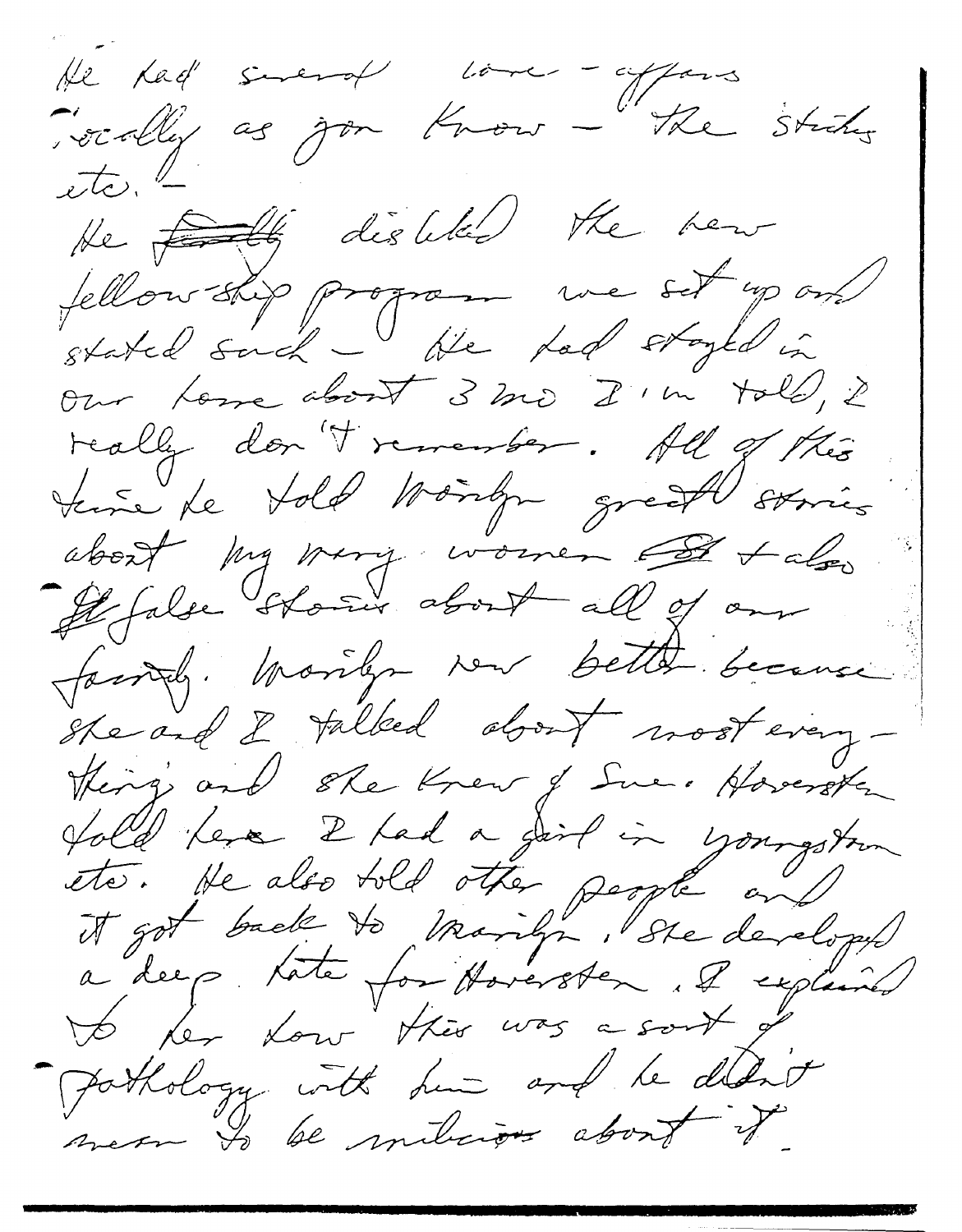She didn't care what I don't She knew fin for what he way and she hated her. She tild me she had - had to pet him in his Place à Veine on time, sur saleggemente always took come of "herself is for as that was conserved and I there he approached almost all women te contacted. -When Hoverste worted to aggly for tapper it overcome the disturbed job of terminating lie work with ve. He went to Sayton and soon was tagged by the Surgeon in chef as mongetant. His Residency was firming by action of the Drs on and board Justees, He finished the end of Fine and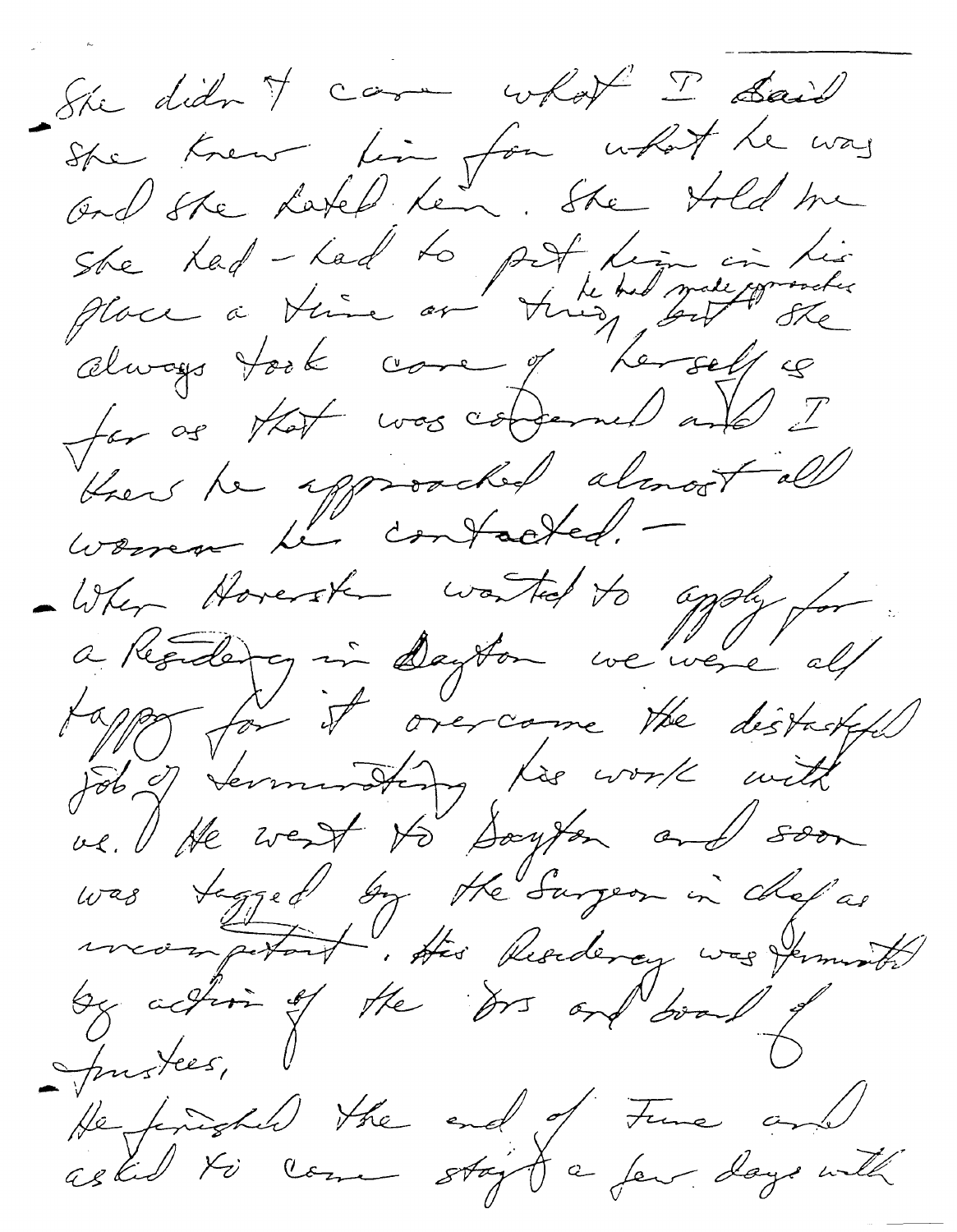us before going on to calif.<br>Would do nothing for him (mike I said de but we'd let him Steep Here Y Le wartel. Montg She tod reason. He talked about morgored & Sure alo les everythere le got out fold to we short them also trying to let troidyn toon just everyt to wake her trad. When the annual Thursday affermant Letterfrom margaret Kensor, I Lody it tead from ter in 3 yrs<br>and displayed little or no interest Headcon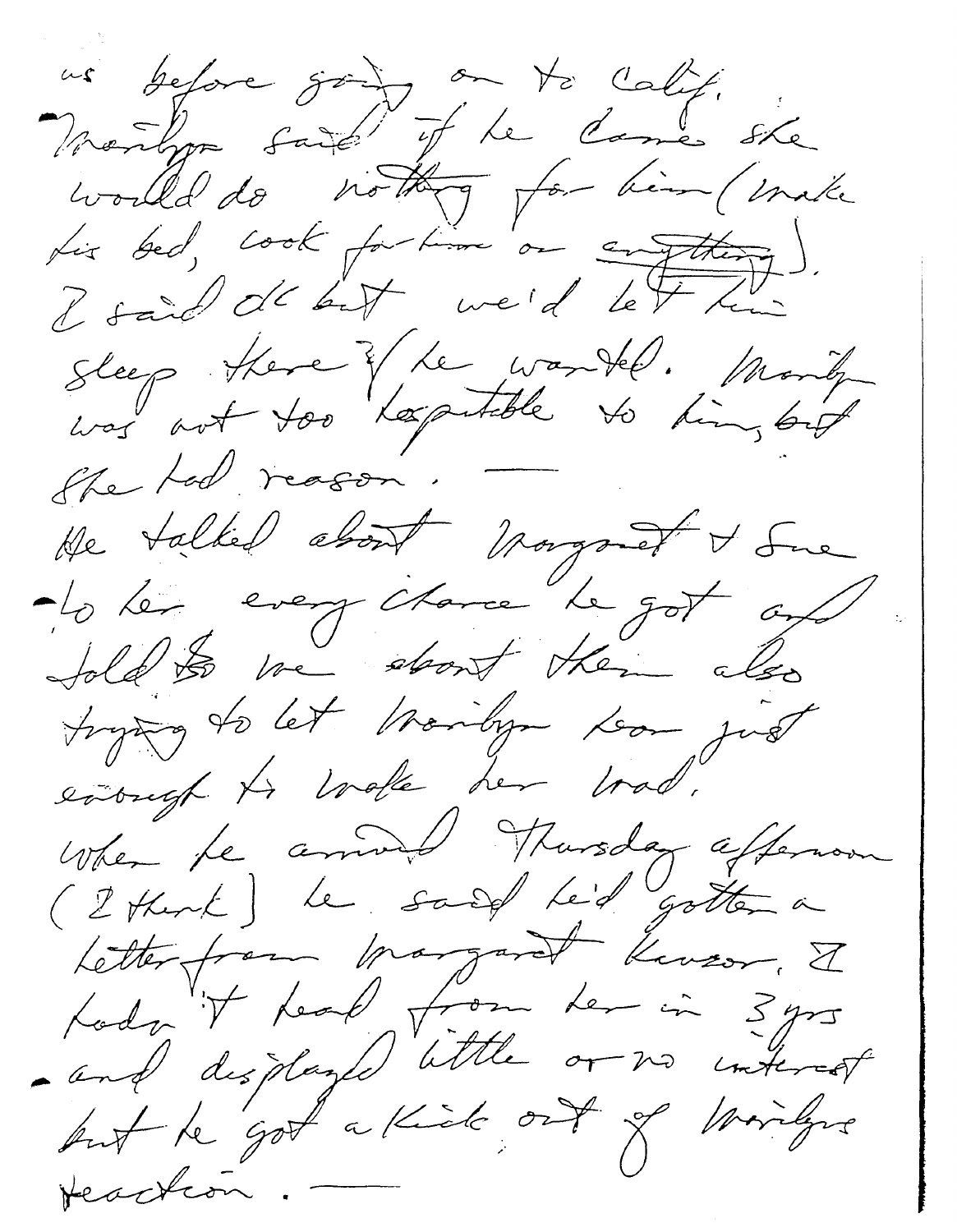Jalmage felt song for Horester à miss fit and last ted deficity Stop talking about people. Ar's Foster, Sprague, Renel and otters les "and mong of the Ars"<br>in Angdom, D'un sund he told - Hem many things about line Theursday evening le went out to deriver let covolier and vetunal. after manly tad gone to bed. Ques watching T. U. when he<br>walted in the back door - (which was whilocked - at least I didn't let tim in) : Montgom was<br>still awale and & went to be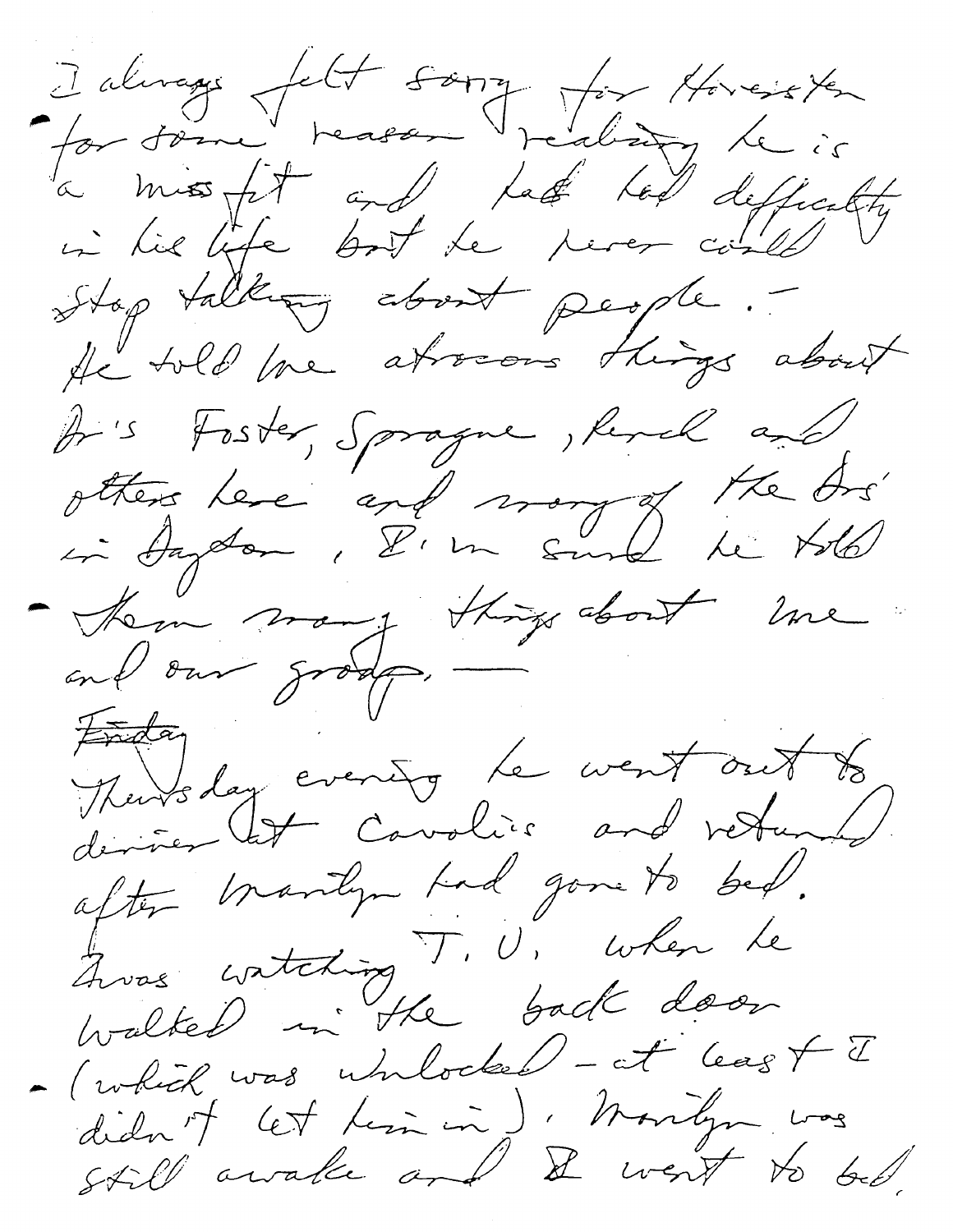Howester made arrangements to Jo te kest for gelf! Sunday as<br>I understand. He may tone storped asticles fort les todes was left because stere problem it up when articles for me. - His took long was there and ster brought If it too thinking it was mire, I used it shorting it was brandyne. Lis toilet case or at least Listorth brush- He's always been very clean about his teeth and seruted them tros or three times par day. Don it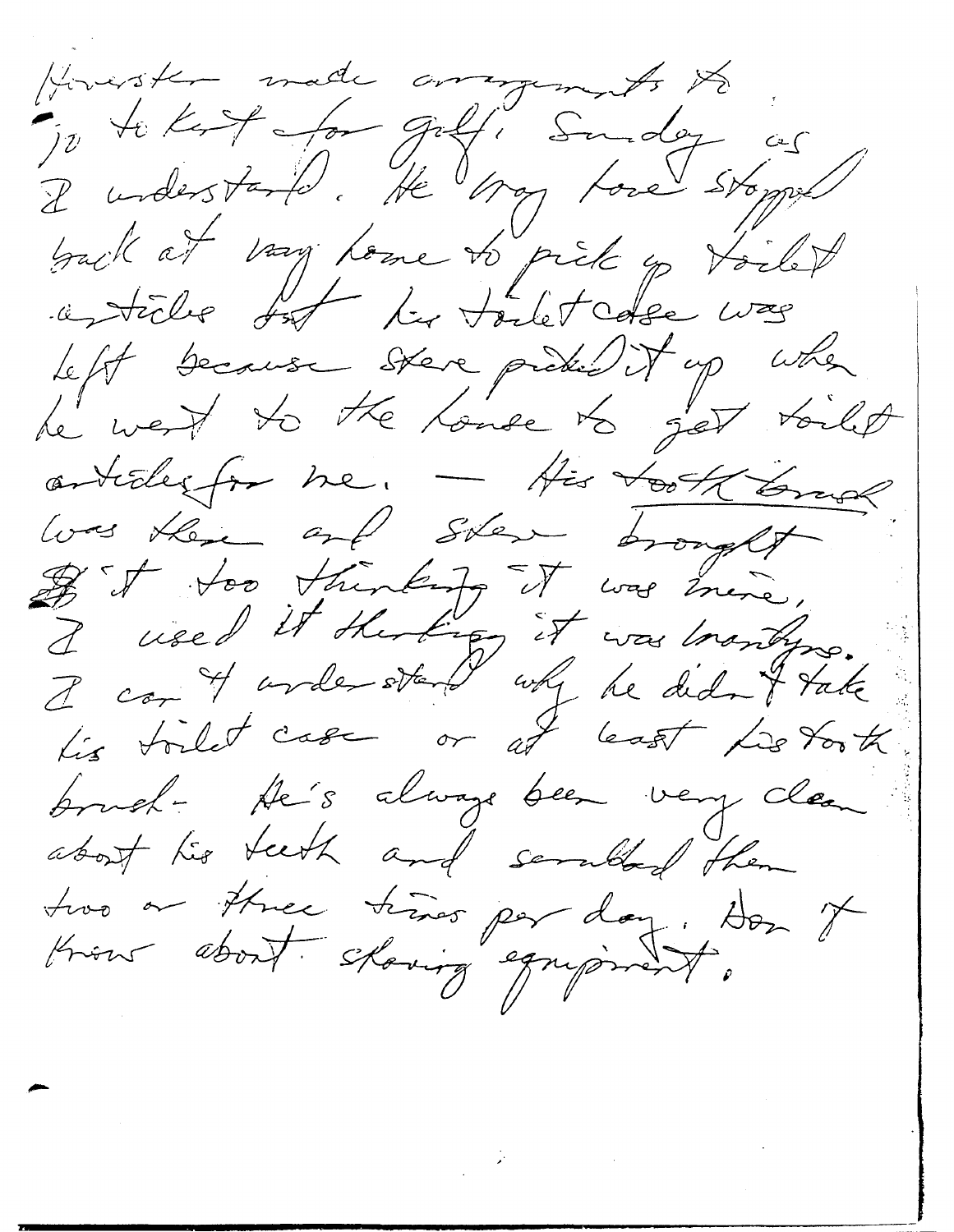the as the T. U. more was one. Korester said Le contrel to get up and watch some brain surgey Hat I'd planed for Fri Am.<br>He didn't come to Hosp with me Fri Altr. Lowever, but Showed up at the Hop as I was completing the fol as I reall about 10, on Inder evening many til verf to stere's house for the densier and Montfront west monitor til baby. Le come to the Hop Sat A.m. for surgez but again le decende hot to come or at least le didn't stow up till after 9.1m recall stowing to the trong blood,